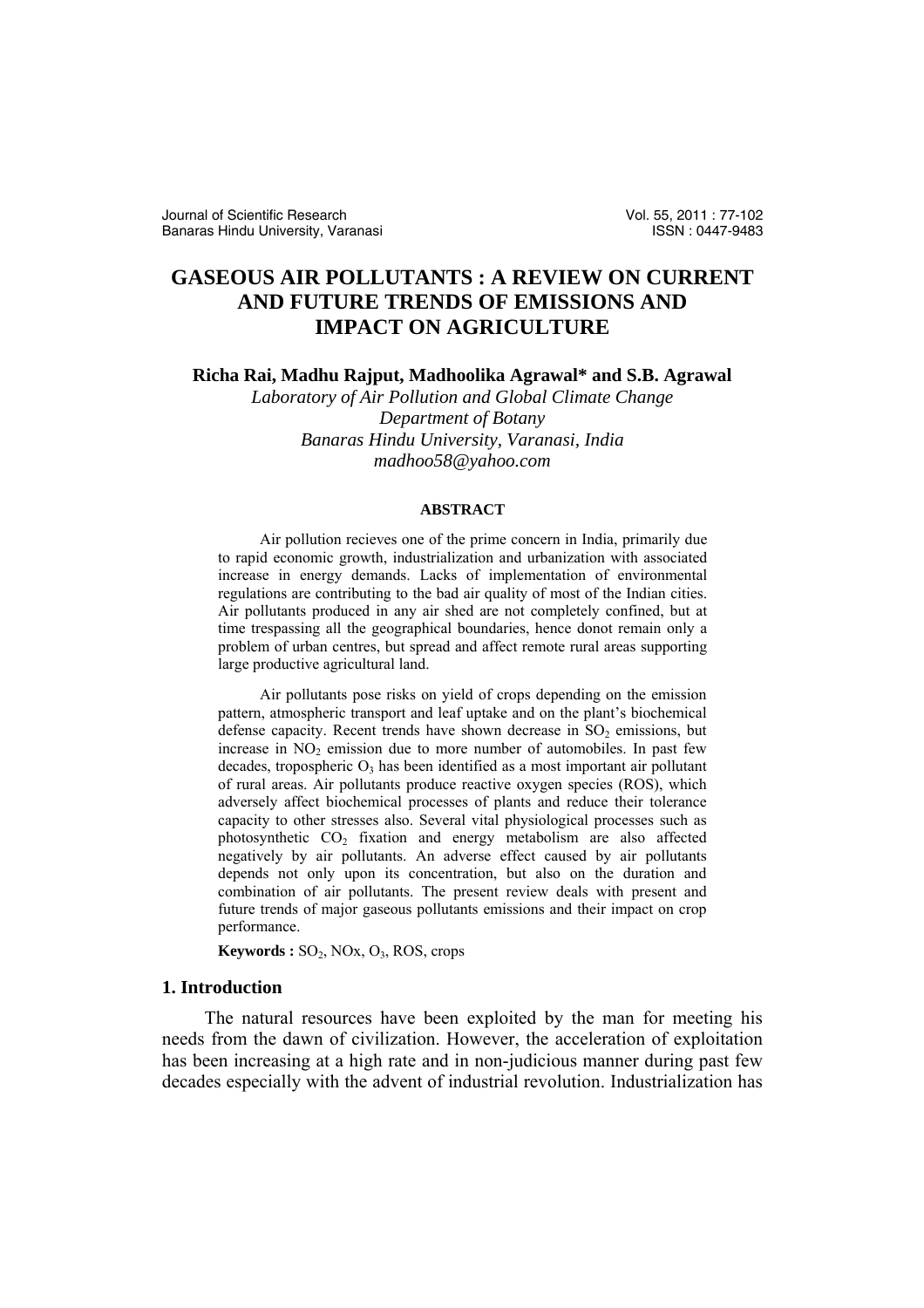provided humanity with materials and social benefits. It has also brought in its wake up many unwanted substances and social problems. One of these problems is the degradation of the environment. These environmental problems are becoming threats to the very existence of the living beings. The environment upon which our life is most dependent, has fallen victim of pollution brought by man himself through unplanned and unscientific urbanization, industrialization and mineral exploitation.

 Literally environment means surrounding. Environment influences all aspects of life. Until the conference on Human Environment held at Stockholm in 1972, the importance of environmental protection for improving the standard of living of human being was not realized. In 1991 at the World Commission on Environment held at Rio De Janeiro, the Heads of different countries met and decided to take immediate action to improve the Global Environment.

 Air pollution has become an extremely serious problem for the modern industrialized world. Air pollution may be defined as any atmospheric condition in which certain substances are present in such concentrations that may produce undesirable effects on man and ecosystem. These substances include gases (sulphur dioxide, nitrogen oxides, carbon monoxides, hydrocarbons, etc.), particulate matters (smoke, dust, fumes, aerosols, etc), radioactive materials and many others. Air pollution may or will have harmful effects on living things and materials. It may interfere with biochemical and physiological processes of plants to an extent, which ultimately leads to yield losses (Heck et al., 1988).

 Air pollution was earlier considered as a local problem around large point sources. But due to use of tall stacks and long range transport of pollutants, it has become a regional problem. The transboundary nature of pollutants was clearly evident when areas remote from sources of air pollution also showed higher concentrations of air pollutants. Uncontrolled use of fossil fuels in industries and transport sectors has led to the increase in concentrations of gaseous pollutants such as  $SO_2$ , NOx, etc.

 Many developing countries including India have experienced a progressive degradation in air quality as a result of rapid pace of development over the last three decades. During this period newly industrialized countries underwent unparallel economic growth, swelling urban populations and generated excessive emissions from automobiles, factories and refuse burning (World Bank, 1996). Much of the  $20<sup>th</sup>$  century witnessed an increasing trend in urbanization in developing countries. While urbanization can be a stimulus of development, in the process many cities in Asia, Africa, the Near East and Latin America are facing two challenges of pollution and congestion (Ashmore, 2005). In 1960, less than 22% of developing world's population was urban and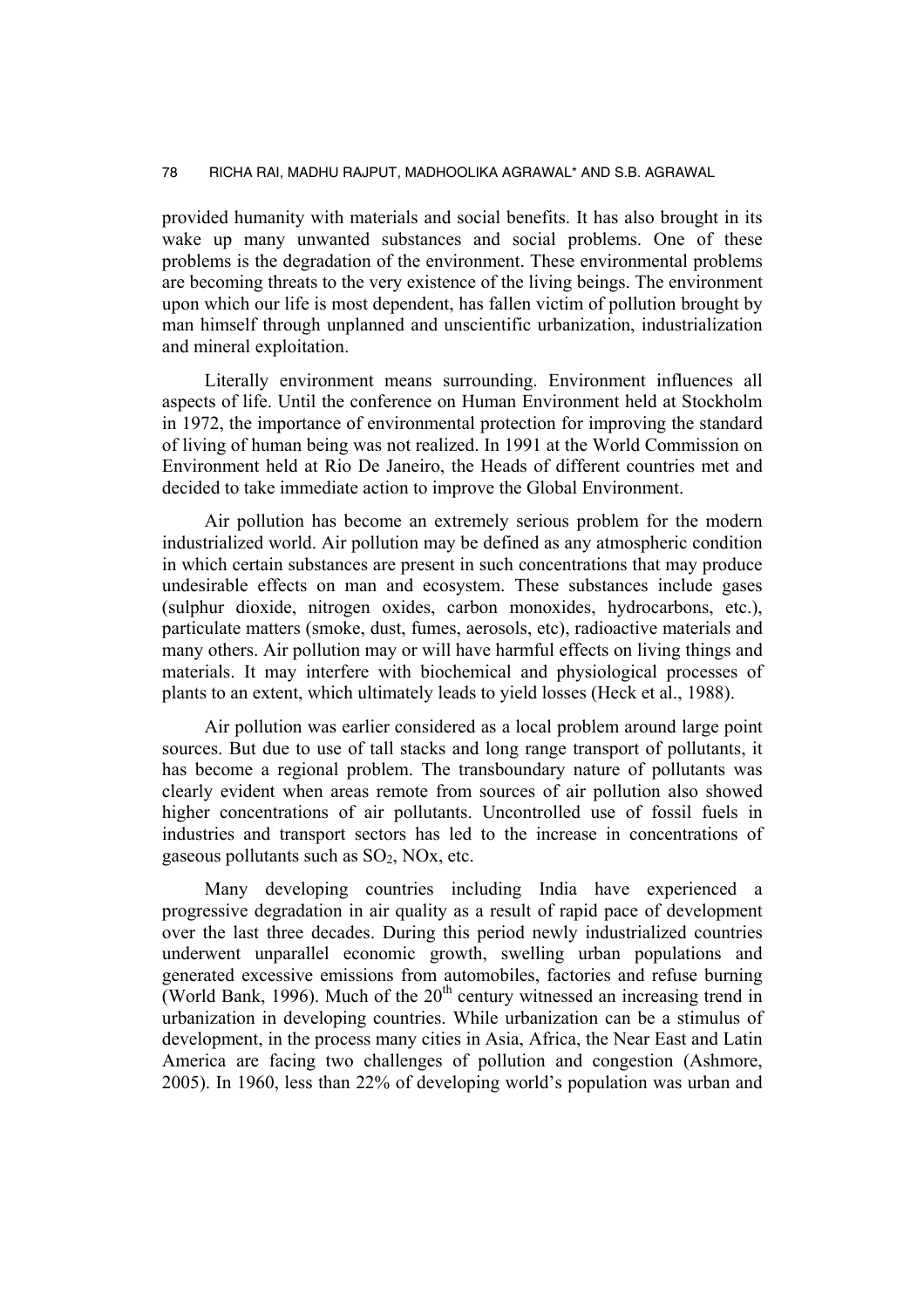the proportion increased to 34% by 1990. The projections are that 50% of the global population will be urban by 2020. The general state of the environment, including air quality, is deteriorating in many cities of the developing countries. World Bank studies in selected cities of developing countries have shown that swelling urban populations and the growth of industrial activities and automative traffic in Asia have caused serious air pollution (World Bank, 2009).

 The chemical composition of the atmosphere is being altered/changed by the addition of gases, particulates and volatiles substances, which may be toxic to living beings. The levels of air pollutants are rapidly increasing in urban, periurban and rural areas in many megacities (urban population greater than 10 million) of the developing world (Agrawal, 2005). The adverse effects of air pollution have been associated with three major sources: sulphur dioxide and solid particulates from fossil fuels; photochemical oxidants and carbon monoxide from motor vehicles and miscellaneous pollutants such as hydrogen sulphide, lead and cadmium emitted by smelters, refineries, manufacturing plants and vehicles (Birley and Lock, 1999). Increased numbers of motor vehicles, power generation, domestic fuel use, refuse burning and other miscellaneous sources contribute to the problem of urban air pollution in India. The fossil fuel consumption has increased from 75 million tonnes per year in 1964 to 245 million tones per year in 1990 (Shrestha et al., 1996). The records of Ministry of surface transport in India show that the numbers of vehicles in the country was 21.3, 53 and 67 million in 1991, 2000 and 2003, respectively. In urban areas, the main sources of air pollution are power plants, industries, motor vehicles and domestic sources. While industrial air pollution is localized, mobile sources have emerged as the most significant contributor to regional air pollution.

 Until 1980, air pollution was primarily the problem of urban and industrial regions in India. But in the last two decades, due to changes in pattern of air pollutant emissions, greater pollutant impacts have also been experienced even in rural and more remote areas. A high rate of economic growth in India has resulted in mass scale influx to urban areas thus increasing the urban population. Urban air pollution has a direct impact on periurban agriculture as pollutants disperse in all directions along the wind. During transportation a variety of reactions occur among primary pollutants to form secondary pollutants causing greater adverse effect in periurban areas. In Indian cities concentrations of phytotoxic air pollutants often exceed the toxic limits (Trivedi et al., 2003; CPCB, 2009). Rapidly growing cities, more traffic on roads, use of dirtier fuels, reliance on outdated industrial processes, growing energy consumption, and lack of industrial zoning and environmental regulations are all contributing to the bad urban air quality and deteriorating public health.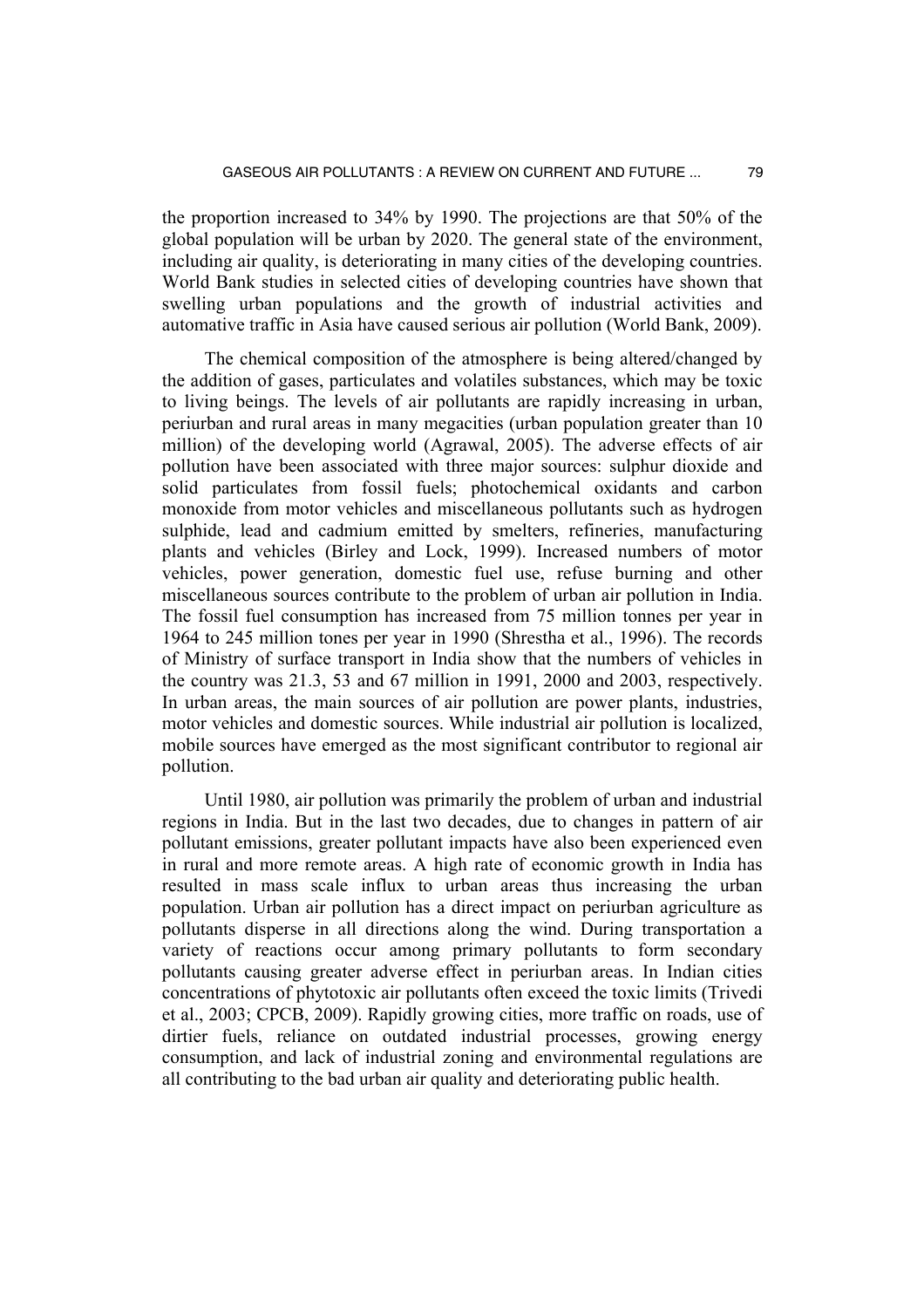Keeping in view the information that urban air pollution may be a serious threat to agricultural productivity in areas around urban centers and there exist variations in pattern of pollutants due to interactions during transport, the present review focuses on the trend of emissions and concentrations of major gaseous pollutants,  $SO_2$ ,  $NO_2$  and secondary pollutant  $O_3$  and their effects on agricultural crops.

## **2. Past and Present trends of air pollutants**

 In India, the problem of air pollution has assumed serious proportions in most of the major metropolitan cities, where vehicular emissions contributed about 72% and industrial emissions about 20% to the ambient air pollution (Garg et al., 2001).

## Sulphur dioxides (SO<sub>2</sub>)

Anthropogenic  $SO_2$  emissions have been increasing by about 4% annually. This trend parallels with rise in global energy consumption.  $SO<sub>2</sub>$  emissions have reduced in most of the developed and developing countries due to stringent pollution control measures. Industrial sources, thermal power plants and transport sectors are identified as sole contributors for  $SO<sub>2</sub>$  emissions. In Delhi, thermal power plants and other industrial sources are responsible for most of the  $SO<sub>2</sub>$  emissions. Increase in  $SO<sub>2</sub>$  emissions are also linked with increase in motor vehicle population (Gurjar et al., 2004).Between 1970 and 1980, there was 66% increase in  $SO<sub>2</sub>$  emission, thereafter the increase declined due to introduction of natural gas as one of the fuel source.

Total  $SO_2$  emission shows a decreasing trend since 1980.  $SO_2$  emission decreased by 53% from 1990-2006 (US EPA, 2007). United States Environmental Protection Agency reported that annual  $SO<sub>2</sub>$  emission was 31.2 and 15.8 million tones in 1970 and 2003, respectively (US EPA, 2007). According to the RAINS estimates, the world emissions of  $SO<sub>2</sub>$  in 1990 were about 120 million tons, while in 2000, the emissions were about 20% lower than 1990 level. Current energy and air pollution control policies cause a further 5% decrease till 2010- 2020 (Cofala et al., 2007)

 Many of the metropolitan cities in India are ranked amongst the top few cities of the world for air pollutants concentrations (Baldasano et al., 2003). The analysis of National Environmental Engineering Research Institute (NEERI), India air quality data in 1990 for annual average of  $SO<sub>2</sub>$  concentrations reveals a trend for increasing concentrations (from 3.8 to 15.2 ppb) in most of the parts of northern region, except for a few cities including Delhi, that had mean annual SO2 concentration above 22.8 ppb after 1985 (Agarwal et al., 1999). In 2009, scenario has changed as  $SO<sub>2</sub>$  concentration has declined throughout the country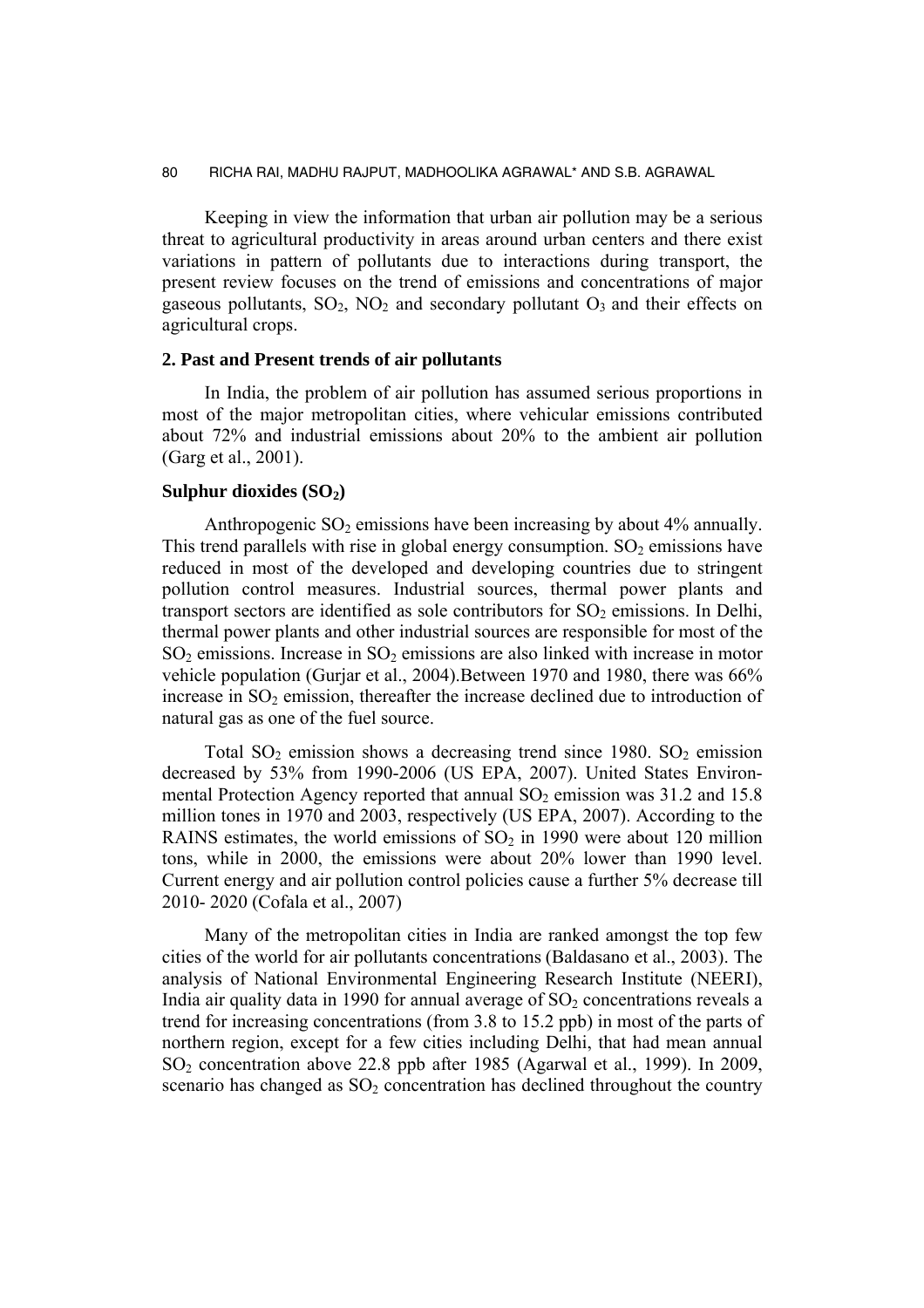with concentrations varying between 1.5- 13.7 ppb. Among metropolitan cities SO<sub>2</sub> concentrations in Delhi, Mumbai, Chennai and Kolkata were 2.3, 2.3, 3.4 and 6.1 ppb, respectively (ENVIS, 2010). Studies conducted in Varanasi city during 1999-2001 showed that SO<sub>2</sub> concentration ranged from  $5.32 - 5.5$  ppb (Trivedi et al., 2003). National ambient air quality standard given by Central Pollution Control Board (CPCB) in India is given in Table 1.

## **Nitrogen oxides (NOx)**

Nitrogen dioxide  $(NO<sub>2</sub>)$ , a highly reactive gas is formed in the ambient air through the oxidation of nitric oxide (NO). Nitrogen oxides occur in atmosphere naturally and as a result of human activities. Nitrogen oxides are formed mainly by the burning of fossil fuels. This results from a chemical reaction between atmospheric  $N_2$  and  $O_2$  in the presence of heat to form NO, which then reacts again with  $O_2$  to form  $NO_2$ . The rate of reaction is determined by the temperature of combustion. Thus, unlike  $SO_2$ ,  $NO_2$  is not a component of fossil fuel, but results from a catalytic reaction of heat with atmospheric  $N_2$  and  $O_2$  in the combustion process.

 Anthropogenic emissions of NOx lead to majority of all nitrogen inputs to the environment. The major sources of anthropogenic NOx emissions are automobiles and power plants. Mobile sources such as automobiles contributed 58% and stationary point sources such as industries and power plants accounted for 32% of NOx emissions in USA (HARC, 2008). In most recent State Implementation Programme report, total regional NOx emissions for 2008 was estimated to be approximately  $548$  tones day<sup>-1</sup> which has reduced from 831 tones day<sup>-1</sup> in 2002 (HARC, 2008). In USA,  $NO<sub>2</sub>$  emission increased upto 1997, after which a steady decrease has been established. US EPA showed that annual NO<sub>2</sub> concentration decreased by 30% from 1990 to 2006 (US EPA, 2007). During 2002, at all the monitoring stations in USA, concentrations of  $NO<sub>2</sub>$  were within the limit of prescribed standards set by National Ambient Air Quality Assessment Standard (NAAQS). In China, number of vehicles has increased by six fold since 1980 (Liu and Diamond, 2005), resulting in rise of NOx concentrations to 12 Tg N yr<sup>-1</sup> and is predicted to double by 2020 (Streets and Waldhoff, 2000).

 NOx emissions in Asia increased about 2.5 times from 1980 to 2000. Monitoring of air quality in Indian cities conducted by Central Pollution Control Board (CPCB) has shown a trend of dramatic increase in NOx concentrations since 1990 especially in the metropolitan cities. According to the monitoring, conducted by Garg et al. (2001), NOx emissions over the Indian region are growing at an annual rate of  $5.5\%$  year<sup>-1</sup>. Annual average NO<sub>x</sub> concentrations varied from 4.3 to 42.9 ppb in various parts of the country (CPCB, 2009). In the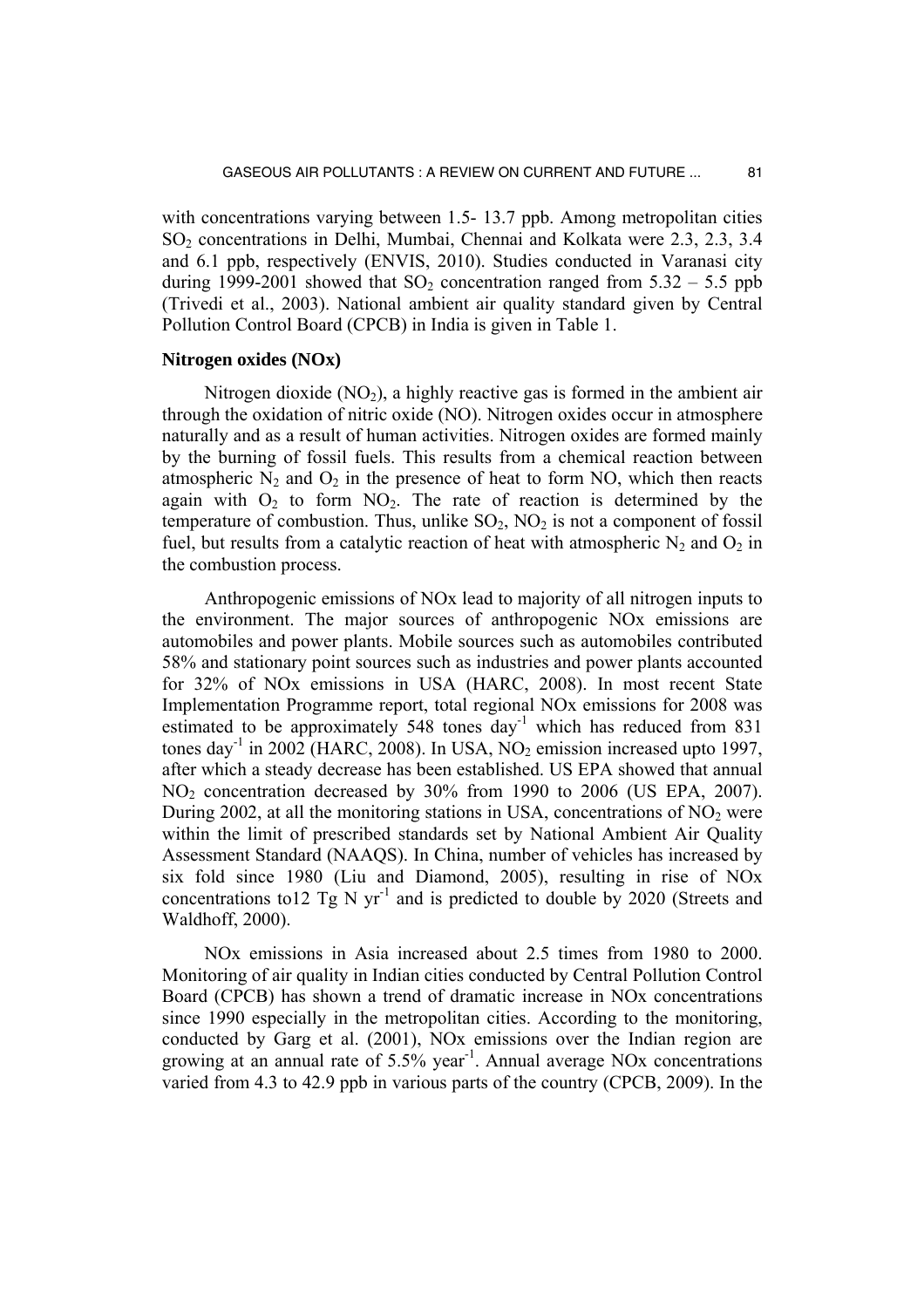present scenario,  $NO<sub>2</sub>$  concentration is critical in Howrah (eastern region) where annual mean concentration is 42.9 ppb while it was 31.8 ppb in 1990. In other parts of the country, however,  $NO<sub>2</sub>$  concentrations were reported within the prescribed standards (CPCB, 2009). Annual mean concentration of  $NO<sub>2</sub>$  ranged from 10.1 to 31.3 ppb in different zones of Varanasi city, situated in eastern Gangetic plain of U.P in 1990, whereas the same varied from 16 - 155 ppb during 1999-2001 (Trivedi et al., 2003).

#### $Ozone (O<sub>3</sub>)$

 Due to the dramatic increase in transportation sector throughout the world, atmospheric build up of secondary air pollutant  $O<sub>3</sub>$  has also been reported. During the past few decades, the problem of tropospheric  $O_3$  as an air pollutant intensified several fold and assumed global concern (NRC, 2001). Ozone being a secondary pollutant is not emitted as such by any specific source, rather formed during the atmospheric photo-chemical reactions involving oxides of nitrogen and reactive hydrocarbons emitted from automobiles (Krupa and Manning, 1988). These reactions are principally controlled by sunlight and temperature as given in the reactions below:

**HCs**  $2 \text{ NO}+1/2\text{O}_2 \longrightarrow 2 \text{ NO}_2$  $NO<sub>2</sub>+hv \longrightarrow NO+O$  $O+O_2 \longrightarrow O_3$ 

The increasing emissions of reactive hydrocarbons and  $NO<sub>2</sub>$  in the urban areas have significantly increased the ground level  $O<sub>3</sub>$  concentrations down wind of the emission. High levels of  $O_3$  may be found hundred or thousand of kilometers away from the original sources, often affecting remote rural areas (Prather et al., 2003). The scale of the problem of rise in tropospheric  $O_3$  has increased in scope during last 25 years as a result of increasing population density and transportation related activities particularly in the developing countries. Background concentration of  $O<sub>3</sub>$  in the troposphere has doubled in the last decade. Surface  $O_3$  concentration has risen from an estimated pre- industrial concentration of 10 ppb to average summer concentrations between 30 and 50 ppb in the mid latitudes of the northern hemisphere with episodic levels as high as 50- 100 ppb (Morgan et al., 2006). It is predicted that surface  $O_3$  may rise to 20% over the next 50 years due to likely three fold increases in NOx and CH4 emissions (Prather et al., 2001).

Wang and Mauzerall (2004) predicted that daytime surface  $O_3$ concentrations in July 2020 will exceed 55 ppb in most parts of China. The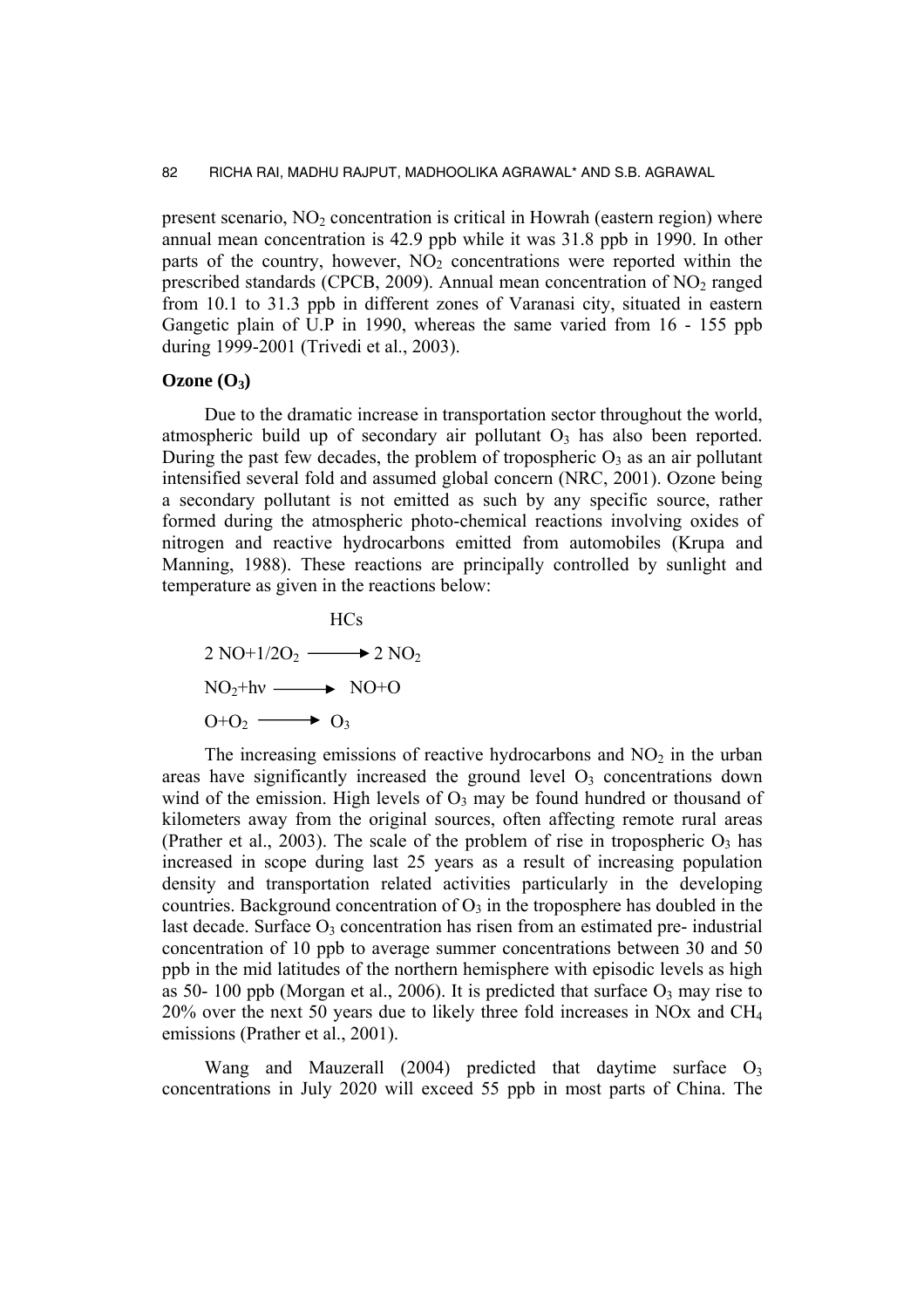increase in annual mean  $O_3$  concentration varied from 0.1 to 1 ppb year<sup>-1</sup> (Coyle et al., 2003). Permadi and Oanh (2008) reported high surface  $O_3$  levels in Jakarta during January 2002-March 2004, which frequently exceeded the hourly national ambient air quality standard (120 ppb). A maximum 1 hr  $O<sub>3</sub>$ concentration was reported as 243 ppb during the dry season of 2002 was reported (Permadi and Oanh, 2008). Wang et al*.* (2009) analyzed the variations in the concentrations of tropospheric  $O_3$  from 1994-2007 at a coastal site in Hong Kong, and reported an increase of 0.87 ppb/vr. In Indian region,  $O_3$ monitoring conducted at Ahmedabad, an urban site showed  $O_3$  concentration upto 80 ppb (Lal et al., 2000). Varshney and Aggarwal (1992) showed ground level  $O_3$  concentrations between 9.4 - 128.3 ppb in Delhi. In another study conducted by Central Road Research Institute at seven sites in Delhi showed that  $8 \text{ h O}_3$  concentration during day exceeded the WHO standard of  $51 - 102$ ppb by 10 - 40% (Singh et al., 1997).

 A detailed study conducted in Varanasi, India revealed that monthly 24 h average  $O_3$  concentration varied from 6.12-34.68 ppb from relatively clean to polluted area during 1989-1991 (Pandey and Agrawal 1992). Studies conducted during 1999 to 2000 in Varanasi city showed that 6 hours (10 AM to 4 PM)  $O_3$ concentrations varied from 9.2 - 48 ppb in summer and  $7 - 45$  ppb in winters in periurban areas (Agrawal et al., 2006). Another study conducted by Agrawal et al. (2003) showed  $O_3$  concentrations (6 h) ranging from 10.3 to 15.4 ppb during winters and from 9.7 to 58.50 ppb during summers at different sites in Varanasi city. Study conducted at suburban areas of Varanasi during 2002- 2006 reported that  $O_3$  concentrations (12 h) ranged from 45.18- 62.35 in summer, 28.55- 44.25 ppb in winter and 24.09- 43.85 ppb in rainy season (Tiwari et al., 2008).

Concentration of  $NO<sub>x</sub>$  and  $O<sub>3</sub>$  are increasing in the developing world caused by industrialization and population growth, which resulted in increase in traffic and domestic emissions (Ashmore and Marshall, 1999). Sulphur dioxide, nitrogen oxides and secondary air pollutant,  $O_3$  are identified as major threats to crop production. These phytotoxic gases have important and increasing impacts on the livelihoods and well being of producers and consumers through effects on urban and periurban crop production. Air pollution has the potential to reduce both the yield and the nutritional quality of the crop plants (Rai et al., 2010; Ashmore and Marshall, 1999).

#### **3. Plant responses to air pollution**

## **Visible symptoms**

 Air pollutants can produce a wide range of visible symptoms (acute injury) on crops. Injury to plants as a result of pollutants has been classified as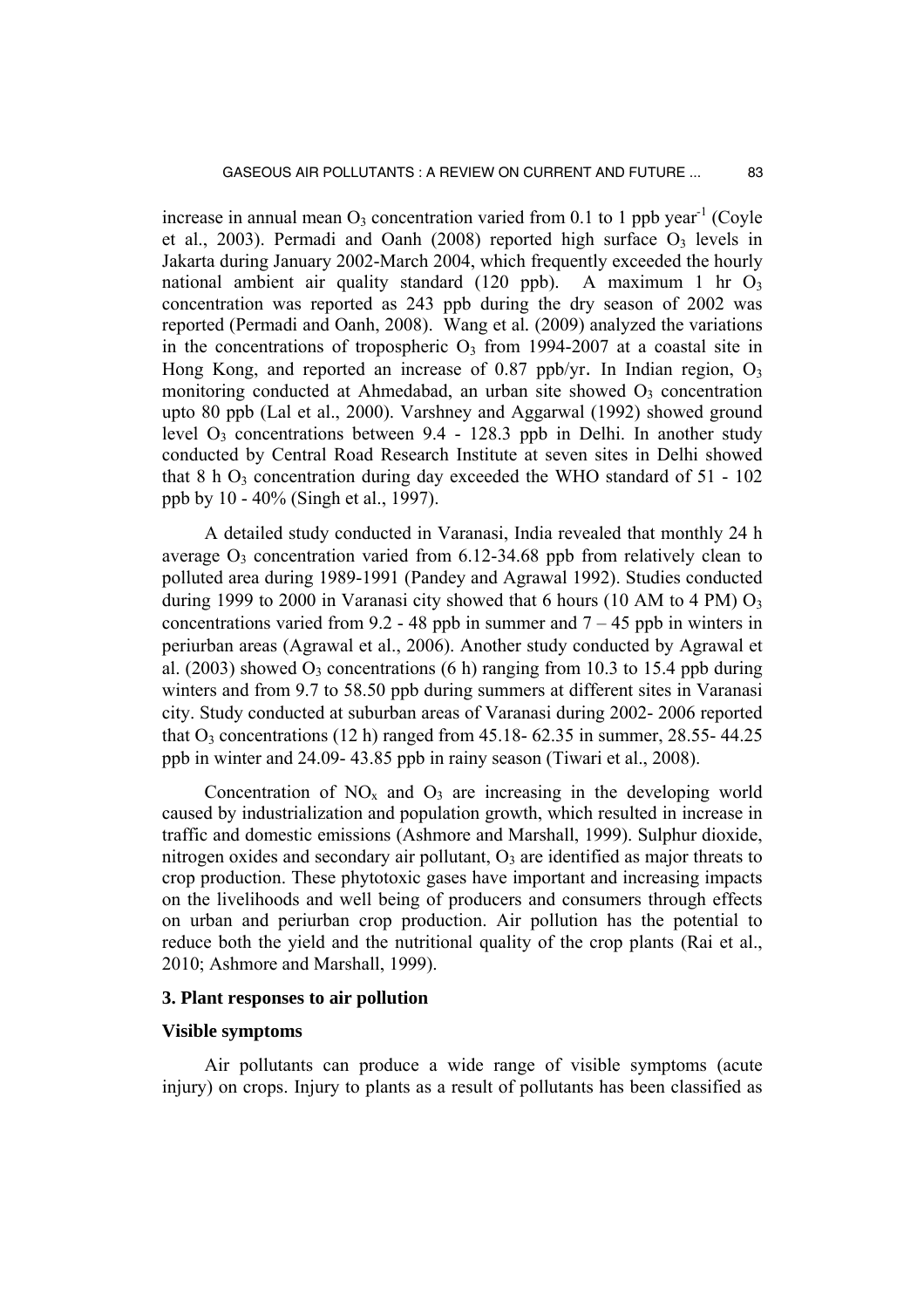either chronic or acute. An acute  $SO<sub>2</sub>$  is viewed as a short duration high level of  $SO<sub>2</sub>$ . On broad- leaved plants, acute  $SO<sub>2</sub>$  injury symptoms consist of bifacial, marginal and/or interveinal necrosis and chlorosis on leaves at the full stage of development. The necrotic areas can range in colour from white to reddish brown to black depending on the plant species. In monocotyledonous plants, acute injury symptoms start at the tip of the leaves and spread downward as necrotic and chlorotic streaks with occasional reddish pigmentation. Chronic SO<sub>2</sub> exposure may or may not result in foliar injury symptoms depending upon plant susceptibility. It is important to note that reductions in plant growth and productivity from chronic exposure may occur without development of visible chronic foliar injury (Legge and Krupa, 2002).

In case of  $SO_2$  and  $NO_2$ , visible injury usually results from exposure to pollutant concentrations above a point around an order of magnitude greater then the threshold for growth and yield reductions in absence of visible, i.e. chronic injury, however, in case of  $O_3$  acute visible symptoms can be produced on sensitive species within a range of approximately twice the maximum natural concentration of this pollutant. Thus, visible  $SO_2$  and  $NO_2$  injury is largely confined in the field to severely polluted locations or on the occasion of large industrial accidental releases. In contrast, visible  $O<sub>3</sub>$  injury is recorded more frequently over worldwide areas when an elevated level of this pollutant occurs. Acute injury by these pollutants vary in their form of various necrotic lesions, ranging from a fine stipple to large patches of dead tissue, with colouration ranging from white to brown black (Taylor et al., 1987).

 Symptoms of NOx toxicity in plants are difficult to diagnose in the field. In angiosperm, discoloured gray green or light brown spots are formed interveinally, at times combining to form stripes, with marginal chlorosis of leaves and only the veins retain their green colouration.

The symptoms associated with  $O_3$  injury include necrotic spots on the adaxial surface takes on a bleached appearance as these flecks coalesce. Necrosis can extend through to the abaxial side of the leaf and at high levels of  $O_3$ , water soaking can occur. Low levels of  $O_3$  can cause chlorosis.

## **Uptake of Pollutants**

 Leaves are most susceptible parts of a plant to acute injury due to their abundance of stomata, which permit penetration of the pollutants into the sensitive tissues. The first barrier of gaseous air pollutant is boundary layer resistance which varies with wind speed and size, shape and orientation of leaves (Heath et al., 2009). At higher wind speed, boundary layer resistance declines allowing more pollutant entry into the leaf. The cells most exposed to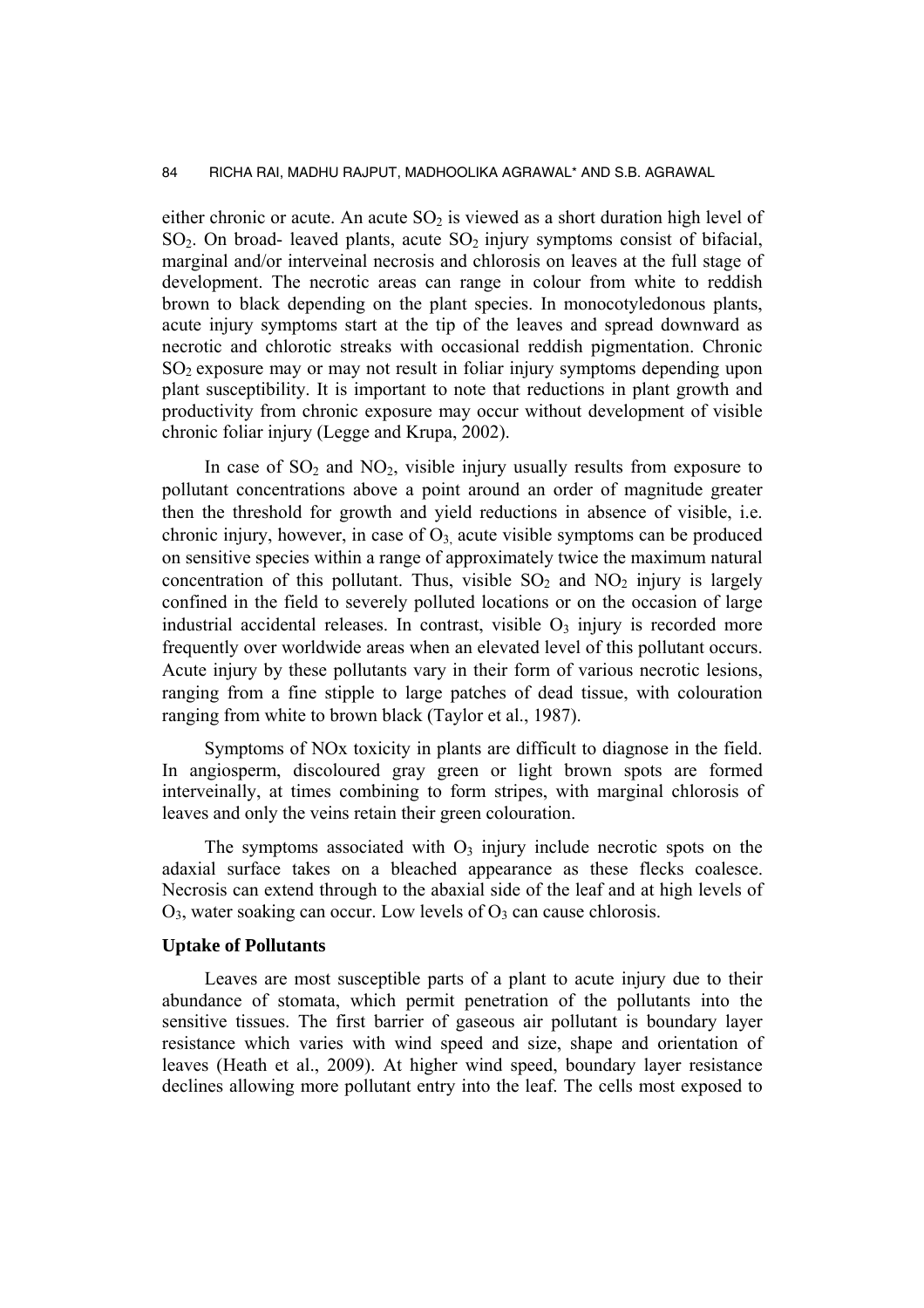air pollutant action are epidermal cells, but waxy cuticle is a potential barrier to most of the pollutant gases. However, acidic gases can dissociate and react with cuticular waxes and enter leaves by penetrating through damaged cuticle. Kersteins and Lendzian (1989) suggested that a reactive pollutant like  $O_3$  might be a expected constituent, but ambient concentration of  $O_3$  does not seem to affect the water movement through cuticle. The extent of damage that air pollutants can cause in plants depends upon the pollutant influx into the leaves and the reactivity of its reaction products with cellular constituents.

## **Mechanism of action**

#### **Sulphur dioxide**

The response of stomata to  $SO_2$  entry is largely dependent on leaf age, concentration and combination of pollutants (Pfanz et al., 1987). Black and Unsworth (1980) reported that low concentration of  $SO<sub>2</sub>$  stimulated stomatal conductance in *Vicia faba* L. within 15 mins of exposure, which persisted for several days. This has been attributed to the destruction of epidermal cells adjacent to stomata and accumulation of sulphur within guard cells. Larger stomatal apertures not only allow ingress of the damaging pollutant, but also enhance water loss due to unrestricted transpiration. Once  $SO<sub>2</sub>$  enters through stomata, the route to the surface of a nearby subsidiary or epidermal cell is very short and therefore, the cells of the epidermis are more susceptible. The detrimental effects of  $SO<sub>2</sub>$  occur due to reactions under liquid phases after their uptake in the plants. Chemical reactions and productions of reactive oxygen species (ROS) due to  $SO_2$  absorption within the cellular space (Bartosz, 1997) are:

$$
HSO_3^- + O_2^- + 2H^+ \longrightarrow HSO_3
$$
 (bisulphate radical)+ 2<sup>o</sup>OH  
\n
$$
HSO_3 + OH + H^+ \longrightarrow HSO_3^- + H_2O
$$
  
\n
$$
HSO_3 + O_2 \longrightarrow SO_3^2 + O_2^- + H^+
$$
  
\n
$$
HSO_3 + OH \longrightarrow SO_3^2 + H_2O
$$
  
\n
$$
2HSO_3 \longrightarrow SO_3^2 + HSO_3^- + H^+
$$
  
\n
$$
SO_3 + H_2O \longrightarrow SO_4^2 + 2H^+
$$
  
\n
$$
O_2 + O_2 + 2H^+ \longrightarrow O_2 + H_2O_2
$$
  
\n
$$
OH + OH \longrightarrow H_2O_2
$$

 $SO<sub>2</sub>$  readily dissolves in the apoplastic water to produce mainly sulphite  $(SO<sub>3</sub><sup>2</sup>)$ , bisulphite (HSO<sub>3</sub>) and H<sup>+</sup> ions, reducing the pH of the medium (Legge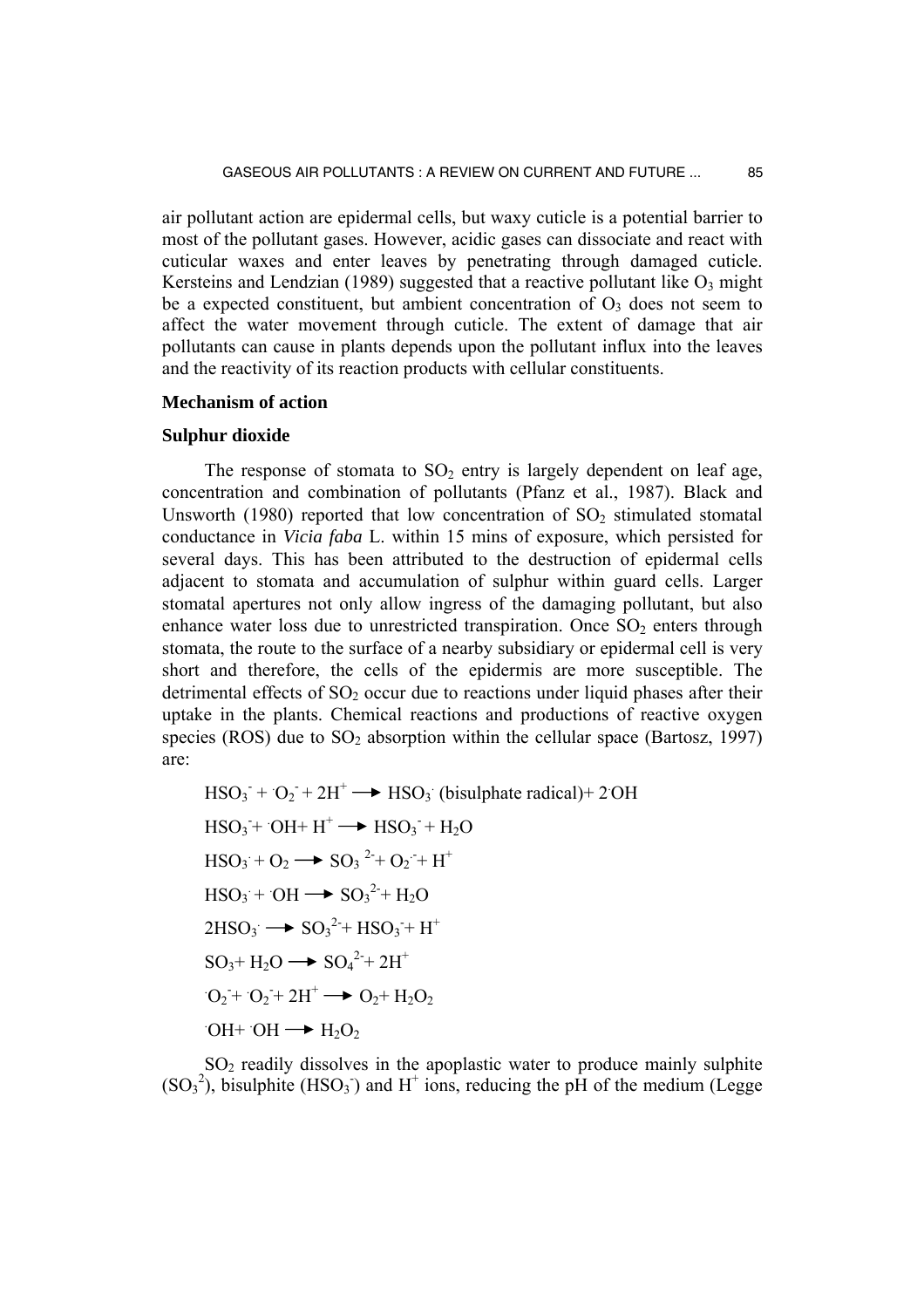and Krupa, 2002). The phytotoxicity of  $SO_2$  due to  $SO_3^2$  and  $HSO_3^-$  ions (DeKok, 1990). Most leaves have the capacity to detoxify, sulphite and bisulphite, if the concentrations are not excessively high, by oxidizing them to less toxic sulphate ion (Rao, 1992). Several studies have shown that the disturbances caused by  $SO<sub>2</sub>$  to biochemical functions (Li et al., 2007) and cell structure (Jutawong and Suwanwarer, 1997; Tripathi and Gautam, 2007) of plants appear before visual symptoms or growth reductions.

The low concentrations of  $SO_2$  have been shown to stimulate the growth and physiological responses, especially in plants growing in sulphur deficient soil (Darrall, 1989), where  $SO<sub>2</sub>$  might be metabolized to fulfill the demand of sulphur as nutrient (DeKok, 1990). However, the higher uptake of  $SO<sub>2</sub>$  turns toxic and is reported to damage plants and reduce growth and productivity by interfering with different physiological and metabolic processes (Agrawal and Deepak, 2003; Agrawal et al., 2006).

The effects of  $SO<sub>2</sub>$  on physiological and biochemical characteristics of plants have been well documented (Darrall, 1989; Agrawal et al., 2006; Chauhan and Joshi, 2010). Physiological processes such as photosynthesis, respiration, stomatal activity, transpiration and translocation are reported to be adversely affected by  $SO_2$  (Darrall, 1989; Agrawal and Deepak, 2003; Li et al., 2007). Alterations in various physiological functions were ascribed to changes in permeability of plasma membrane (Legge and Krupa, 2002), by interfering with enzymatic activities, and altering metabolic functions and nutrient uptake and water relations (Li et al., 2007). Photosynthetic pigments and many enzymes are associated with the membranes of chloroplasts. Aqueous  $SO<sub>2</sub>$  can cause damage to plant metabolism by acting as an electron transport system. Agrawal and Deepak (2003) studied the inhibition of photosynthetic  $CO<sub>2</sub>$ fixation by  $SO_3$  and this effect was due to competition between  $CO_2$  and  $SO_3$ for active sites of ribulose 1,  $5 -$  biphosphate carboxylase. SO<sub>2</sub> affects photosynthetic pigments leading to breakdown of chlorophyll (Malhotra, 1976). Studies with soybean showed significant decrease in chlorophyll content and photosynthesis rate at  $60$ ppb  $SO<sub>2</sub>$  (Agrawal and Deepak, 2003). Several field experiments have shown reductions in root and shoot lengths, leaf area and number of leaves, ears, seeds and yield of plants due to  $SO<sub>2</sub>$  exposure (Agrawal and Deepak, 2003; Agrawal et al., 2006)

#### **Nitrogen dioxides**

The two oxides of nitrogen i.e. NO and  $NO<sub>2</sub>$  are toxic air pollutants, but NO is rapidly oxidizes to  $NO<sub>2</sub>$  in free atmosphere. The uptake of nitrogen dioxide by plants occurs predominantly by foliar deposition. The mode of entry for the majority of gaseous  $NO<sub>2</sub>$  is through the stomatal openings (Darrall,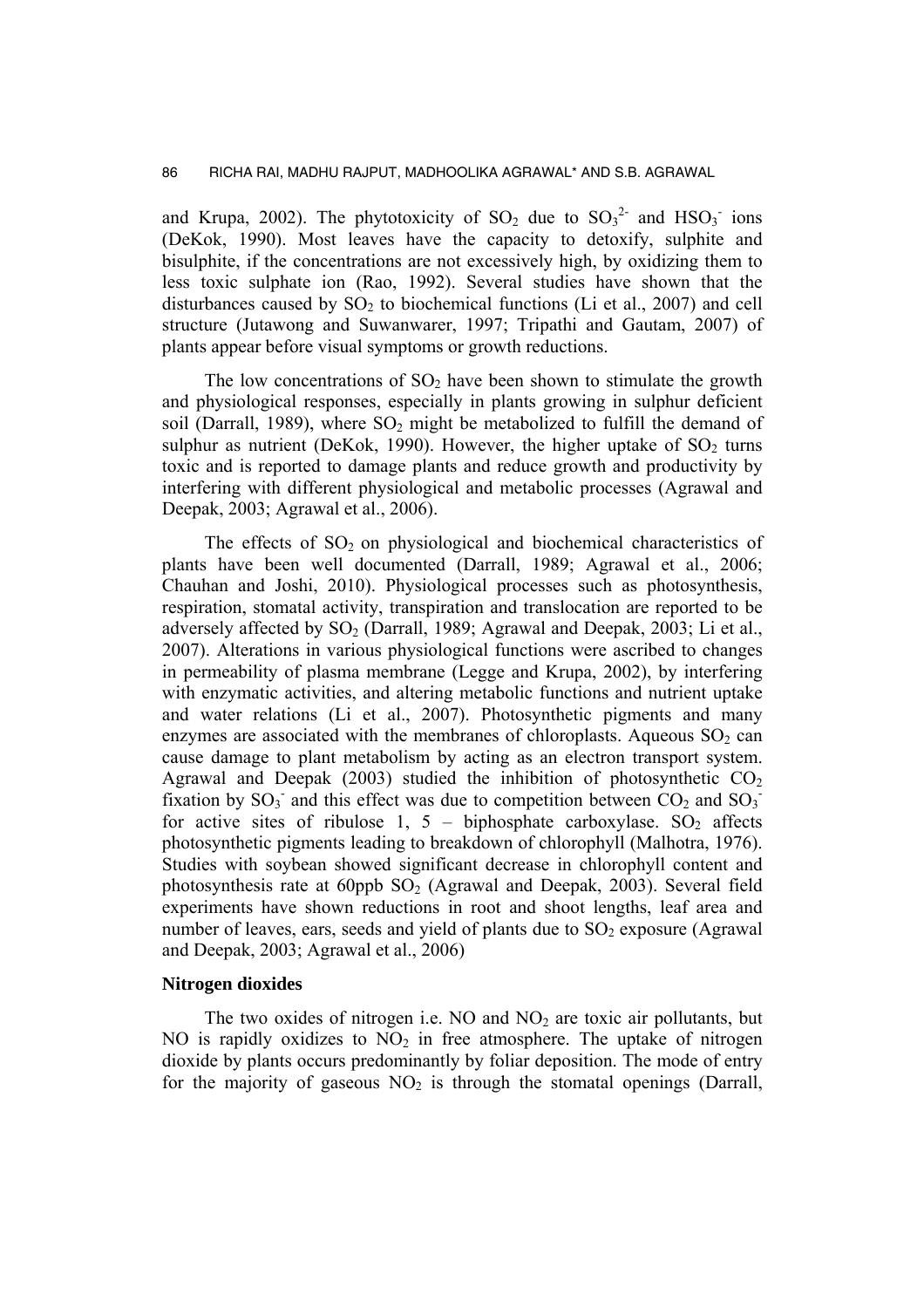1989). The entry of  $NO<sub>2</sub>$  into leaves is similar to that of  $SO<sub>2</sub>$ , however, entry through cuticle is higher as cuticular resistance against  $NO<sub>2</sub>$  entry is lower than for  $SO_2$  or  $O_3$ . A single exposure of *Euonymus japonica* to 100 ppb  $NO_2$  led to an increase in stomatal conductance (Natori and Totsuka, 1984), but higher concentration may reduce the stomatal conductance (Saxe, 1986).

 $NO<sub>2</sub>$  after entering into the leaf, dissolves in the extracellular water of the substomatal cavity to form both  $HNO<sub>2</sub>$  and  $HNO<sub>3</sub>$ , which dissociates to form nitrate, nitrite and protons as described below (Ramge et al., 1993)

$$
NO2+H2O \longrightarrow HNO3
$$
  
NO+H<sub>2</sub>O \longrightarrow HNO<sub>2</sub>  
HNO<sub>3</sub>+HNO<sub>2</sub> \longrightarrow NO<sub>3</sub><sup>2</sup>+NO<sub>2</sub><sup>2</sup>+H<sup>+</sup>

 $NO<sub>2</sub>$  and NO belongs to the rare odd electron oxides of main group elements. The ease of dimerization of nitrogen dioxide yielding di nitrogen tetraoxide shows that  $NO<sub>2</sub>$  is a free radical. After dissolving into the aqueous phase of the apoplast two reactions may occur: reduction by antioxidants such as ascorbic acid to produce nitrous acid  $(HNO<sub>2</sub>)$  and dehydroascorbate (Ramage et al., 1993) or dissociation to produce nitrate  $(NO^3)$  and nitrite  $(NO^2)$ , both powerful oxidants, may initiate hydrogen abstraction to affect the components of mesophyll and thereby initiate the production of free radicals and free radical chain reactions (Sparks et al., 2001). NO<sub>2</sub> is also capable of initiating peroxidation processes within lipid membrane (Ramage et al., 1993). At higher concentration,  $NO<sub>2</sub>$  can cause acute injuries on plant leaves, while chronic exposure to lower concentration of  $NO<sub>2</sub>$  reduces the growth of plants. Ultrastructural changes associated with invisible injury have often been linked to reductions in transpiration and photosynthesis.

 Gaseous oxides of nitrogen often restrict the growth of plants. Relatively few studies have been reported on the effects of  $NO<sub>2</sub>$  on chlorophyll concentrations and growth of plants (Chen et al., 2010). Chen et al. (2010) when exposed one year old *Cinnamomum camphora* L. seedlings to 10, 50 and 400 ppb  $NO<sub>2</sub>$  for a period of 60 d during daytime hours (10 h/d, 7 d/week), observed increase in lipid peroxidation and reductions in above and below ground biomass, Fv/ Fm ratio, total chlorophyll, ascorbic acid content and superoxide dismutase activity at 400 ppb. In a field transect study conducted by Chauhan and Joshi (2010) in Haridwar, India to assess the effect of air pollutants on wheat and mustard crops, it was observed that site 3 receiving higher load of pollutants  $(SO<sub>2</sub> 6.5$  ppb and  $NO<sub>2</sub> 9$  ppb) showed maximum reductions in growth and yield, ascorbic acid content and photosynthetic pigments.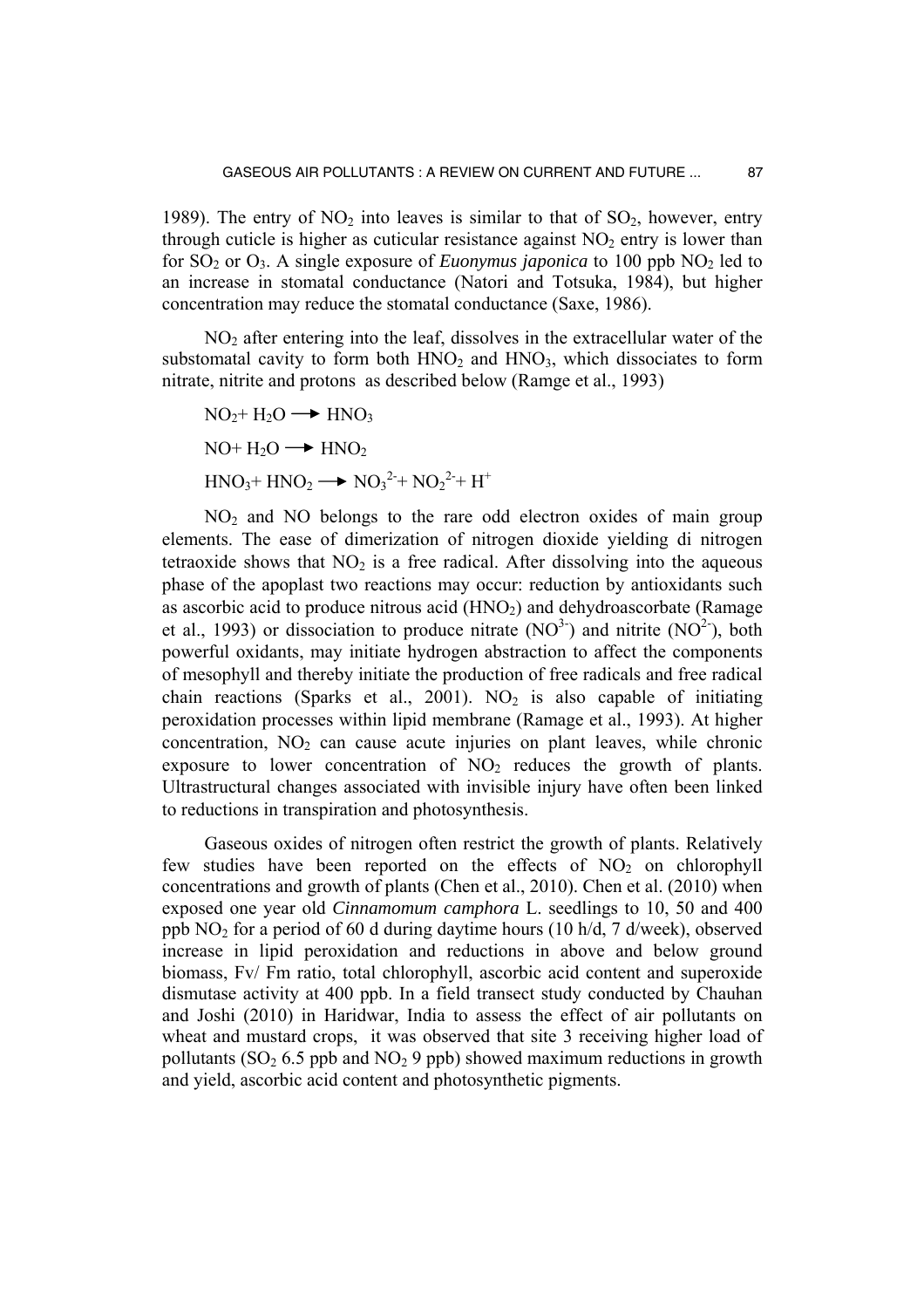## **Ozone**

 Ozone is a widespread secondary photochemical air pollutant in many parts of Europe, North and Central America and Asia (Heath, 1994; Krupa, 1996). Ozone is important not only because of its phytotoxicity (Ashmore, 2005), but also because of its tropospheric concentration which has increased considerably during past 60 years (Anfossi et al., 1991) and is likely to increase at an annual rate of 0.5-2.5% for feaseable future (Coyle et al., 2003). The harmful effects of  $O_3$  on various components of vegetation such as forest trees, agricultural crops and ornamental plants are now well recognised. When the effect is severe, death of plant organ may occur. Effects on cells and organs affect organismal growth, which ultimately leads to yield reductions (product synthesis) and quality changes. The reaction of plants to  $O_3$  depends on the ambient levels, the amount diffusing in the leaf interior and the plants autonomous and environmentally modified resistance. The absorption of  $O_3$  to individual plants is the consequence of the chemical potential gradient between the atmosphere and the site of deposition either on foliar surfaces or cells of the leaf interior (Mansfield and Pearson, 1996). The harmful effects of  $O_3$  occur due to reactions under gas and liquid phases after their uptake in plants and further reactions products. The mechanism of formation of reactive oxygen species under  $O_3$  exposure are given below:

 $O_3 + OH \rightarrow O_2$  (superoxide radical)  $O_2 + H^+ \longrightarrow HO_2$  (peroxy radical)  $HO'_{2}$ +  $HO'_{2}$   $\longrightarrow$   $H_{2}O_{2}$  (hydrogen peroxide) + O<sub>2</sub>  $O_2$ +HO'<sub>2</sub>+ H<sub>2</sub>O  $\longrightarrow$  H<sub>2</sub>O<sub>2</sub>+ OH + O<sub>2</sub>

 Ozone that has passed through leaf internal air spaces dissolves in the aqueous layer. The breakdown of  $O_3$  in pure water produces hydroxyl (OH), peroxyl  $(OH<sub>2</sub>)$  and superoxide  $(O<sub>2</sub>)$  radicals (Rao et al., 2000), although the reactions proceed very slowly at neutral pH (Fiscus et al., 2005). In contrast to  $O_3$ ,  $H_2O_2$  formed due to ozonolysis dissolves very well in the water phase and can be transported through the membranes and circulated within the plant. Further reactions of  $H_2O_2$  lead to the formation of other reactive oxygen species such as superoxide and hydroxyl radicals, which can initiate lipid peroxidation, a chain reaction destroying the membranes (Loreto and Velikova, 2001). The initial site of injury caused by  $O_3$  and /or  $O_3$  generated ROS is the plasma membrane, resulting in changes in permeability, fluidity, potassium  $(K^+)$ exchange via ATPase reactions and calcium  $(Ca^{2+})$  exclusion (Heath, 2008). A change in membrane function leading to a rise of intercellular  $Ca^{2+}$  that would lead to alteration of all sorts of intracellular metabolism (Heath, 2008).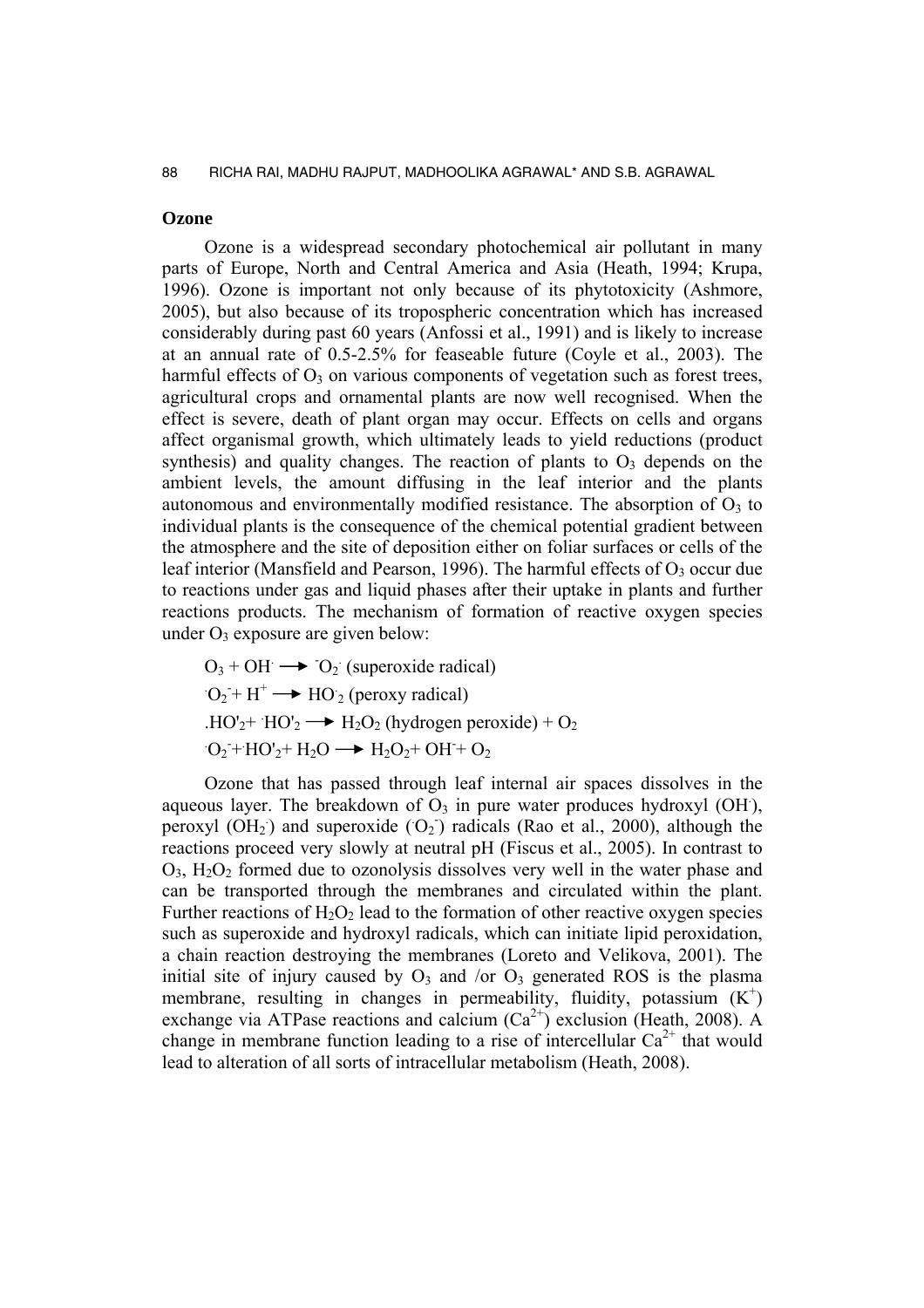$O<sub>3</sub>$  reacts in the substomatal cavity with hydrocarbons such as ethylene and some terpenes (Sharkey and Yeh, 2001). This oxidative process (ozonolysis) also produces  $H_2O_2$  and aldehydes in a humid environment. The internal air spaces within the leaf are a potential site for  $O_3$  reactions and formations of toxic compound within the cellular spaces (Heath, 1994).

 The plasma membranes are protected by antioxidants such as hydrophilous ascorbate (Vitamin C), lipophilous α tocopherol (Vitamin E) and enzymes such as superoxide dismutase (SOD) and peroxidases (POD). The first detoxifying barrier represents the antioxidant system found in the cell (apoplasm+ symplasm). Ascorbic acid (AA) is an integral weapon in the defence against ROS generated by  $O_3$ . Apoplastic ascorbic acid is an important first line defence against  $O_3$  as it is maintained in a reduced state. In plant cells, the most important reducing substrate for  $H_2O_2$  detoxification is ascorbate peroxidase, which uses two molecules of ascorbate to reduce  $H_2O_2$  to water through a series of reactions known as the ascorbate- glutathione cycle (Noctor and Foyer, 1998). An alternative mode of  $H_2O_2$  destruction is via peroxidases (POD), which are found throughout the cells. Ascorbic acid content increased in  $O<sub>3</sub>$  susceptible cultivars of snap bean with an increase in visible injury (Wu and von Tiedmann, 2002). An increase in POD activity has also been reported as a response to higher levels of  $H_2O_2$  (Wu and von Tiedmann, 2002).

 Photosynthesis (Ps), a core function in the physiology of plants is most susceptible to  $O_3$ . Reductions in Ps have been widely reported under ambient field conditions at higher concentrations of  $O_3$  (Rai et al., 2007; Tiwari et al., 2006, Calatayud et al., 2002; Agrawal et al., 2003). Meta analytical analyses on several varieties of wheat (Feng et al., 2008), soybean (Morgan et al., 2003, 2006) and rice (Ainsworth, 2008) also found varying degrees of response of photosynthesis to  $O_3$ .  $O_3$  caused reduction in level of RNA transcript for the small subunit (rbcS) of Rubisco and also decreased the expression of photosynthetic genes including Rubisco and Rubisco activase.  $O_3$  leads to reductions in m RNA levels of both small (rbcS) and large (rbcL) subunits of Rubisco of wheat cultivars M 510 and Sonalika (Sarkar et al., 2010) grown in open top chambers (OTCs) receiving ambient + 10 ppb and ambient + 20 ppb  $O_3$ . In a proteomic analysis conducted in- vivo condition on rice seedlings exposed to  $O_3$  (40, 80, 120 ppb for 6 h d<sup>-1</sup> for 9 d), reduction in expression of Rubisco large subunit (LSU) and small subunit (SSU) was reported (Feng et al., 2008).

 Reductions in photosynthesis affect carbon assimilation, translocation and accumulation in different plant parts. Ozone leads to inhibitory effects on phloem loading. The exposure of foliage to  $O_3$  resulted in an accumulation of carbohydrate in the source leaves and reduced translocation to distant sink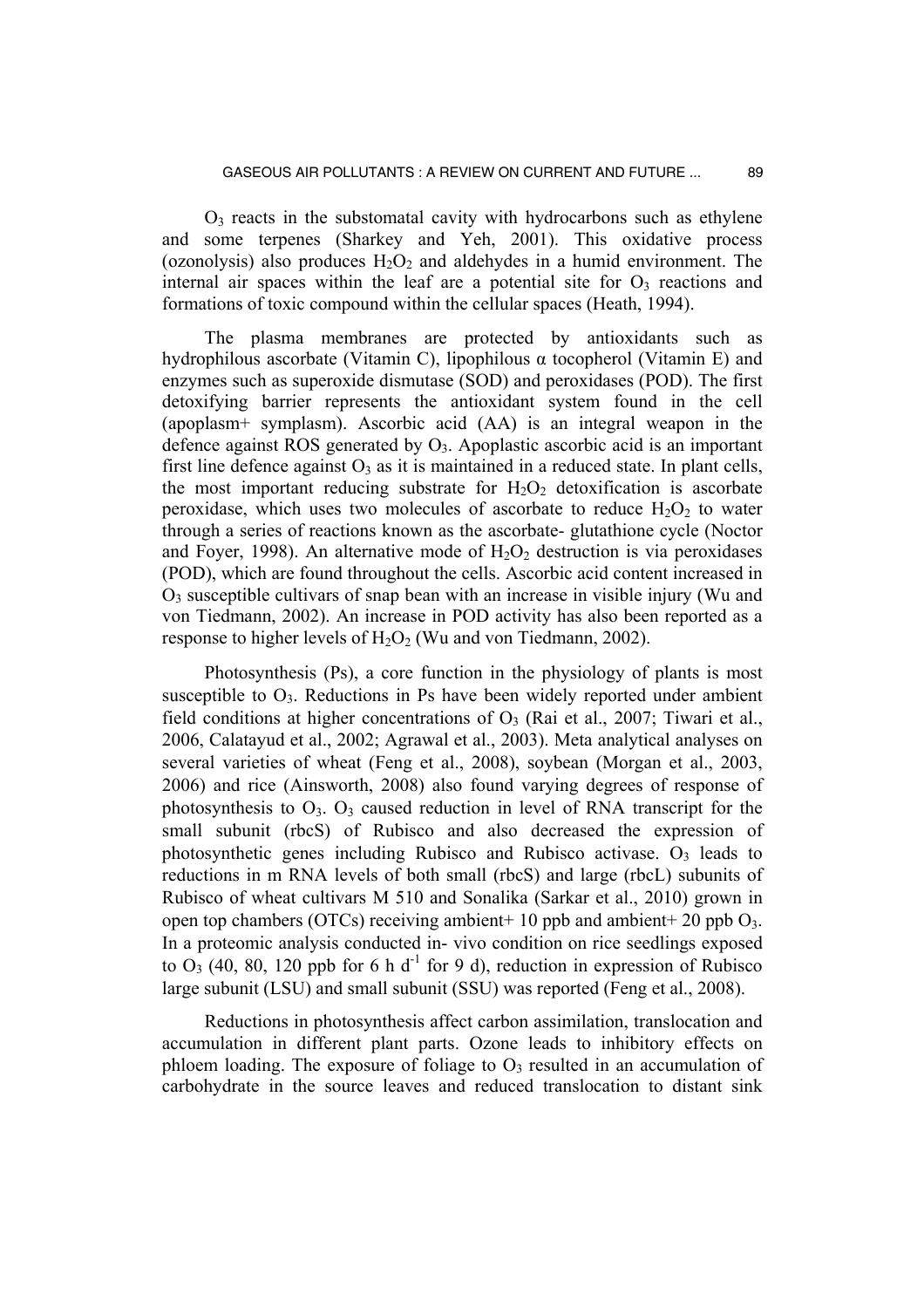(Grantz and Yang, 2000). The pattern of photosynthate allocation directly affects the plant growth and reproduction.  $O_3$  exposure reduced the available carbohydrates to roots in soybean (Morgan et al., 2003), wheat (Biswas et al., 2007), cotton (Grantz and Yang, 2000) and a number of other crops (Cooley and Manning, 1987; Andersen, 2003). Even, the changes in the supply of or competition for assimilates, or in the synthesis and distribution of hormones required for the successful seed development and maturation, may affect the yield in grain crops. Studies have shown that  $O_3$  exposure reduced yield in grain crops by decreasing ear and pod numbers (Black et al., 2007). Grain yield in cereals is reduced by the effect of air pollutants on rate and the duration of grain filling due to impairment of production in carbohydrates and translocation of assimilates from the source organs to the grains (Gelang et al., 2000).

 Exposure to air pollutants may also induce negative impact on reproductive processes. These include modulation of pollen or ovule maturation; changes in the timing, rate or number of flowers produced, effects on seed and fruit development, yield, seeds germinability and seedling vigour (Black et al., 2000).

The impact of  $O_3$  is known to vary between species and cultivars (Black et al., 2007; Biswas et al., 2007; Rai et al., 2010) and to be influenced by both climatic factors (Emberson et al., 2000; Health et al 2009) and cultural practices (Singh et al., 2009). There is abundant evidence that current ambient  $O_3$ concentration in many industrialized areas of the world are sufficient to cause significant yield losses in both agricultural and native species (Heagle et al., 1988; Rai et al., 2007, Shi et al., 2009; Sarkar and Agrawal, 2010) .

## **4. Economic assessment of crop loss due to air pollution**

 Crop production is highly dependent upon environmental conditions among which air quality plays a central role. The studies conducted in North America and Europe have clearly shown significant yield losses in a range of major crop species due to ambient air pollutant levels prevailing in the rural areas (Heck et al*.,* 1988). Heck et al*.* (1982) estimated the annual loss of \$1.0 to \$ 2.0 billion due to air pollution of which  $O_3$  either alone or in combination with  $SO<sub>2</sub>$  or NO<sub>2</sub> accounted for 90% of the damage in U.S.A. Lee (1999) estimated the air pollution led losses of \$ 4.0 to 5.0 billion in U.S.A. due to reduction in major crop yields. Wahid et al. (1995) have demonstrated grain yield reductions of 46 and 38% for two cultivars of winter wheat through open top chamber studies conducted in the vicinity of Lahore, Pakistan using ambient and charcoal filtered air. Maggs et al. (1995) have further shown significant reductions in various yield parameters of both wheat and rice at annual mean  $NO<sub>2</sub>$ concentration of 20-25 ppb and 6 h mean  $O_3$  concentration reaching 60 ppb in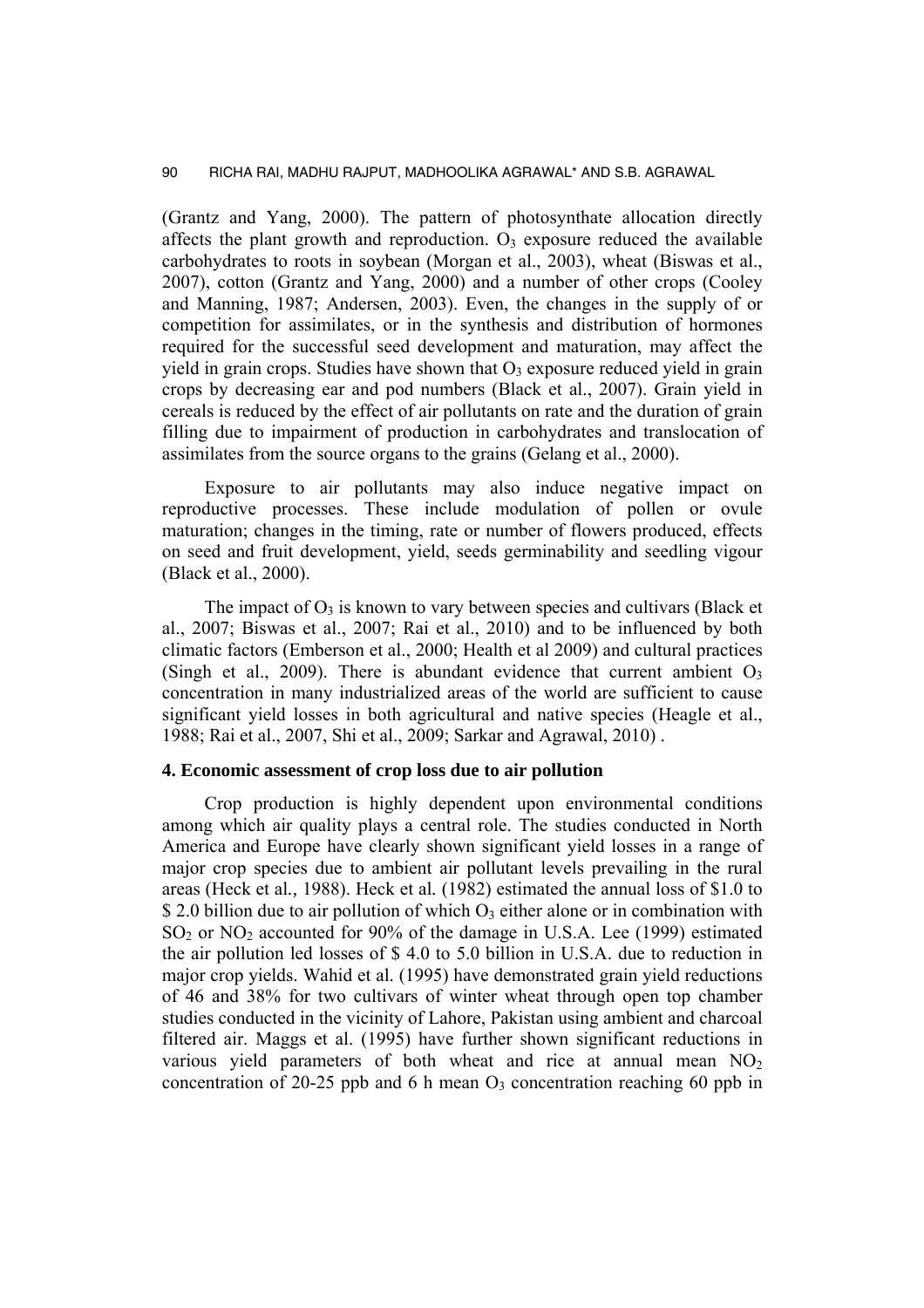certain months. Wahid (2006) reported reductions of 43, 39 and 18% in yield of three wheat cultivars Pasban 90, Punjab 96, Inquilab 91, respectively at seasonal mean concentrations of 70, 28 and 15 ppb  $O_3$ ,  $NO_2$  and  $SO_2$ , respectively at Lahore, Pakistan.

 In an open top chamber study conducted at suburban site in Varanasi, Rai et al. (2007) reported 20.7% reduction in yield of wheat cultivar M 234 grown at ambient air pollution level  $(SO<sub>2</sub> 7.8$  ppb,  $NO<sub>2</sub> 40.6$  ppb,  $O<sub>3</sub> 42.1$  ppb) and at rural site in Varanasi, experiencing low concentrations of  $SO<sub>2</sub> 7.3$  ppb and  $NO<sub>2</sub>$ 14.5 ppb and high  $O_3$  concentration (35 ppb) found 10 and 14% reduction in yield of rice cultivars NDR 97 and Saurabh 950 grown at ambient air (Rai and Agrawal, 2008).

Adams et al. (1984) have compared three  $O_3$  scenarios with a base case of 1978 in USA and estimated that the total welfare gain from a reduction in ambient  $O_3$  by approximately 25% (seasonal 7 hrs mean 40 ppb) was \$ 35.8 million annum<sup>-1</sup> and welfare loss from an increase in  $O_3$  levels by approximately 33% (i.e. 80 ppb seasonal 7 hr mean) was \$ 157.3 million per annum. Data generated from National Crop Loss Assessment Network (NCLAN) exposure crop response regression analyses indicated that at least 50% of the species / cultivars tested were predicted to exhibit 10% yield loss at 7 h seasonal  $O_3$  concentrations of < 50 ppb (USEPA, 1996). Estimation of yield losses due to  $O_3$  exposures accounted for  $2 - 4\%$  of total US crop production (Adams et al., 1988). Reducing  $VOCs/NO<sub>x</sub>$  from motor vehicle emissions by 10% would result in a benefit of US \$ 0.3 billion, while a complete elimination of motor vehicle emissions would yield a benefit of US \$3.4 billion (Murphy et al., 1999).

 Murphy et al. (1999) evaluated the benefits to eight major crops associated with several scenarios concerning the reduction or elimination of  $O<sub>3</sub>$  precursor emissions from motor vehicles in the United States. Their analysis reported a benefits from US \$2.8 to 5.8 billion due to complete elimination of  $O<sub>3</sub>$ exposures from all sources, i.e., ambient  $O<sub>3</sub>$  reduced to a background level assumed to be 25 to 27 ppb. The other studies in U.S.A. projecting economic loss of yield for all crops under  $O_3$  pollution depict amounts of US \$ 3 billion by Heck et al. (1988), US  $$ 0.1 - 2.5$  billion by Adams and Horst (2003) and US  $$$ 3 – 5 billion by Fiscus et al. (2005) and USEPA (2006).

 Kuik et al. (2000) reported economic loss of 310 million euros in all crops of the Netherlands under ambient  $O_3$ . Evaluation of the economic impact of  $O_3$ on crop yield has indicated a loss of 4 billion Euros in Europe for all crops in the country (Holland et al., 2002) and 0.049 billion Euros for 23 horticultural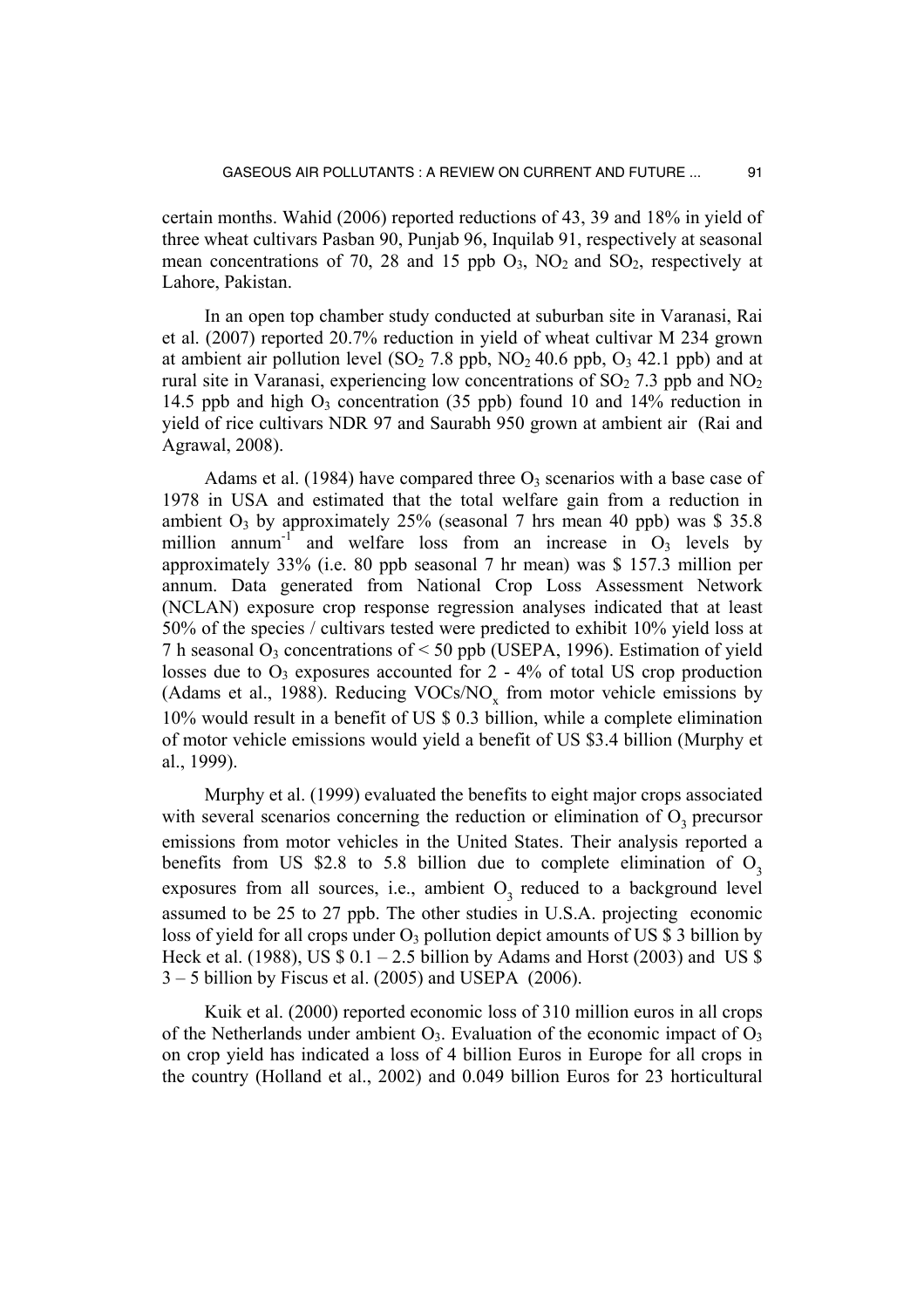and agricultural crops (Holland et al., 2006). Wang and Mauzerall (2004) translated the current day yield loss estimates into economic losses of approximately US \$ 5 billion for wheat, rice, maize and soybean grown in China, Japan and South Korea. Using a global chemistry transport model a global economic loss in the range of US  $$14 - 26$  billion has been calculated at world market prices for the year 2000 by Van Diengenen (2009). In India, there are limited reports on economic loss for different crops due to air pollution, studies showed economic loss were in the range of Rs  $30,550-1$ ,  $208 \text{ ha}^{-1}$  for major agricultural crops wheat, rice, mustard, urd, soybean, pea and mung (Table 2). These economic losses were calculated using different study approaches such as field transect study, open top chambers and ethylene diurea (EDU) based studies on different cultivars of wheat, rice, mustard, urd, soybean, pea and mung.



**Figure 1 :** Summary of the relationships between stomatal uptake, metabolic changes and detoxification system under chronic ozone attack in plant cells. Asc= ascorbate, PEPcase= phosphoenolpyruvate carboxylase, ROS= reactive oxygen species, Rubisco= ribulose-1,5bisphosphate carboxylase (Source: Dizengremel et al., 2008)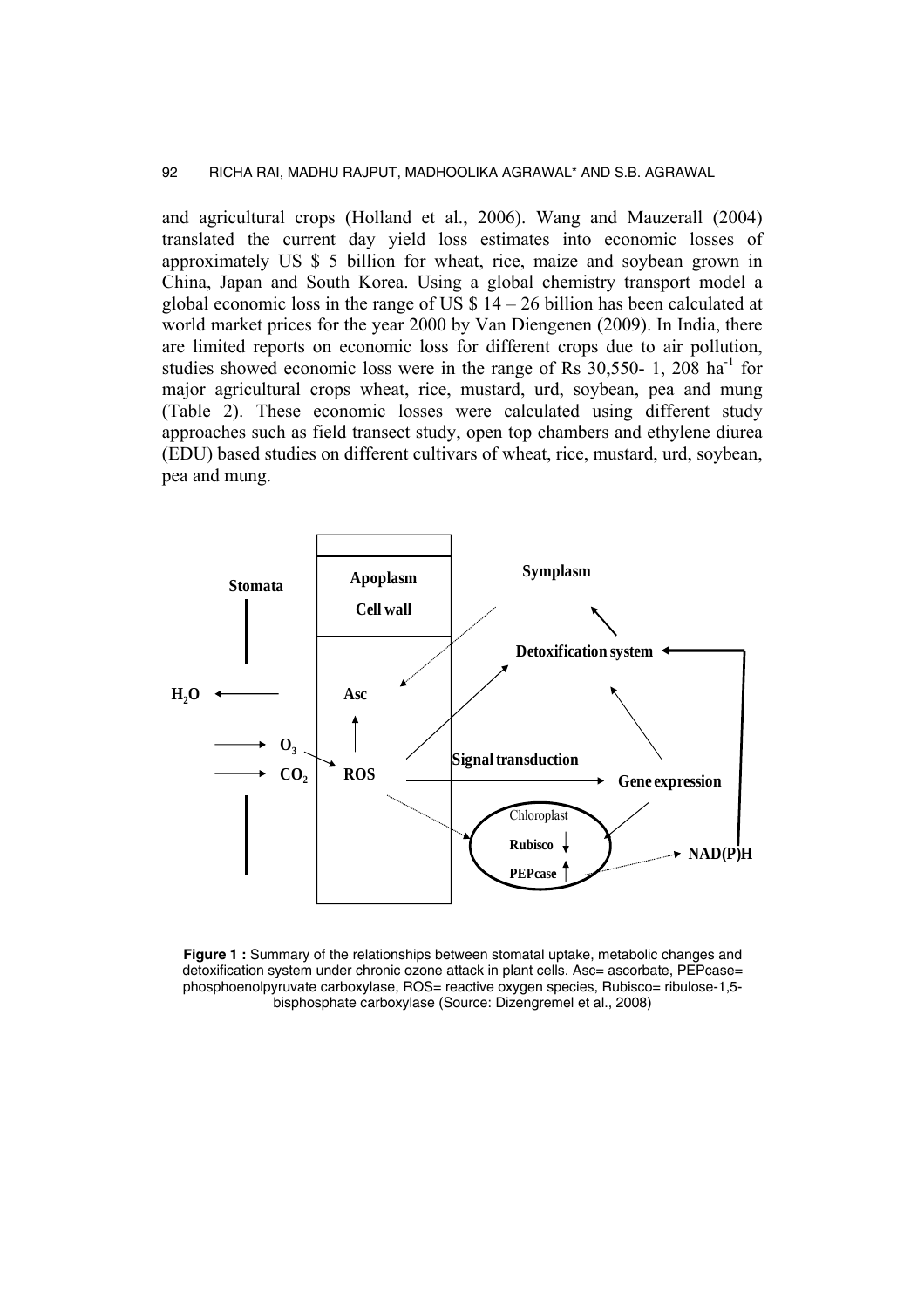| <b>Pollutant</b>             | <b>Time</b><br>weighted<br>Average | <b>Concentration in ambient air</b>              |       |                                       |       |  |
|------------------------------|------------------------------------|--------------------------------------------------|-------|---------------------------------------|-------|--|
|                              |                                    | Industrial, residential,<br>rural and other area |       | <b>Ecologically sensitive</b><br>area |       |  |
|                              |                                    | $(\mu g \, \text{m}^{-3})$                       | (ppb) | $(\mu g \text{ m}^{-3})$              | (ppb) |  |
| Sulphur di<br>oxide $(SO2)$  | Annual $*$                         | 50                                               | 19    | 20                                    | 8     |  |
|                              | $24$ hours**                       | 80                                               | 30.4  | 80                                    | 30.4  |  |
| Nitrogen di<br>oxide $(NO2)$ | Annual $*$                         | 40                                               | 21 2  | 30                                    | 15.9  |  |
|                              | 24 hours**                         | 80                                               | 42.4  | 80                                    | 42.4  |  |
| Ozone $(O_3)$                | Annual $*$                         | 100                                              | 51    | 100                                   | 51    |  |
|                              | 1 hour**                           | 180                                              | 91.8  | 180                                   | 91.8  |  |

**Table 1 :** National ambient air quality standards given by CPCB (November, 2009)

\* Annual arithmetic mean of minimum 104 measurement taken in a year at a particular site twice a week, 24 hourly at uniform levels.

\*\* 24 hourly or 1 hourly monitored values as applicable shall be complied with 98% of the time, 2% of the time, they may exceed the limits but not on two consecutive days of monitoring.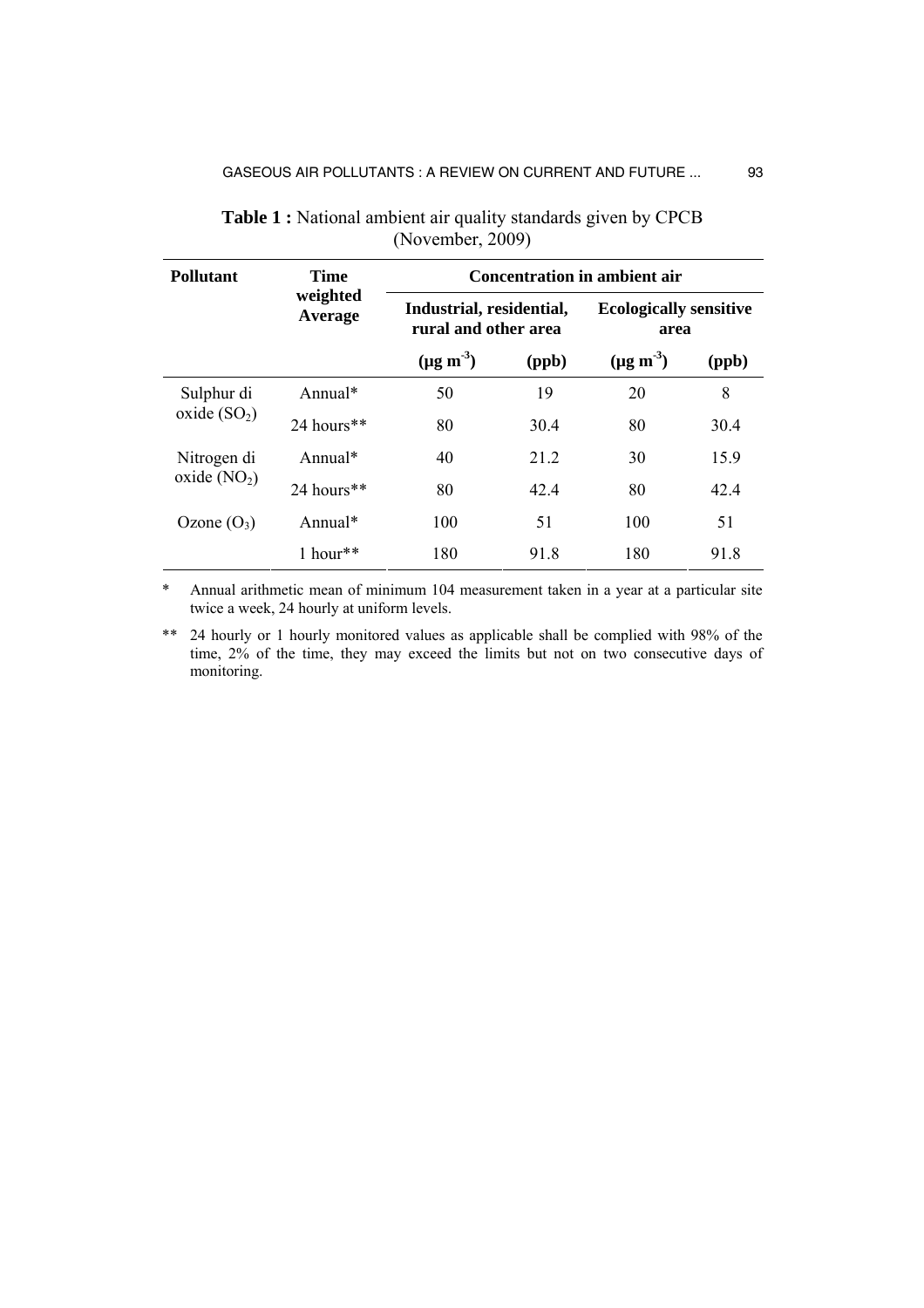| Crops/Cultivars | Economic loss          | Pollutant regime (ppb) |                 |                | <b>Studies</b> |
|-----------------|------------------------|------------------------|-----------------|----------------|----------------|
|                 | $(Rs \text{ ha}^{-1})$ | SO <sub>2</sub>        | NO <sub>2</sub> | O <sub>3</sub> | approach       |
| Wheat           |                        |                        |                 |                |                |
| M 234           | 23846                  | 8                      | 40              | 42             | <b>OTCs</b>    |
| <b>PBW 343</b>  | 1620                   | 11                     | 20              | 45             | <b>OTCs</b>    |
| M 533           | 1641                   | 11                     | 20              | 45             | <b>OTCs</b>    |
| M 510           | 14040                  | ۰                      | $\blacksquare$  | 47             | <b>OTCs</b>    |
| Sonalika        | 5389                   | $\blacksquare$         |                 | 47             | <b>OTCs</b>    |
| Lok-1           | 5055                   | 6.1                    | 13              | 48             | <b>OTCs</b>    |
| HD2329          | 12505-17995            | 18-45                  | $28 - 47$       | $10 - 15$      | <b>FTS</b>     |
| M234            | 4156                   |                        | -               | 44             | <b>EDU</b>     |
| M 468           | 11016                  |                        |                 | 44             | <b>EDU</b>     |
| M 510           | 8964                   |                        |                 | 44             | <b>EDU</b>     |
| <b>PBW 343</b>  | 1080                   |                        |                 | 44             | <b>EDU</b>     |
| Sonalika        | 5724                   |                        |                 | 44             | <b>EDU</b>     |
| HD 2329         | 13176                  | 8.5                    | 13.5            | 29             | <b>EDU</b>     |
| <b>Rice</b>     |                        |                        |                 |                |                |
| <b>NDR 97</b>   | 4246                   | 7.3                    | 14.5            | 35             | <b>OTCs</b>    |
| Saurabh 950     | 1972                   | 7.3                    | 14.5            | 35             | <b>OTCs</b>    |
| <b>Mustard</b>  |                        |                        |                 |                |                |
| Kranti          | 7481                   | 6.1                    | 13              | 48             | <b>OTCs</b>    |
| Aashirwad       | 8445                   | 6.1                    | 13              | 48             | <b>OTCs</b>    |
| Vardan          | 3587                   | 6.1                    | 13              | 48             | <b>OTCs</b>    |
| Pusa Jaikisan   | 1208-5453              | 18-45                  | $28 - 47$       | $10 - 15$      | <b>FTS</b>     |
| <b>Urd</b>      |                        |                        |                 |                |                |
| <b>Barkha</b>   | 3096                   |                        |                 | 51             | <b>EDU</b>     |
| Shekhar         | 1135                   |                        |                 | 51             | <b>EDU</b>     |
| Soybean         |                        |                        |                 |                |                |
| Pusa 9712       | 9907                   |                        |                 | 52             | <b>EDU</b>     |
| Pusa 9814       | 7776                   |                        |                 | 52             | <b>EDU</b>     |
| Pea             |                        |                        |                 |                |                |
| Arkel           | 19012-30550            | 18-45                  | 28-47           | $10 - 15$      | <b>FTS</b>     |
| <b>Mung</b>     |                        |                        |                 |                |                |
| Malviya Jagriti | 7860-13244             | $13 - 32$              | $12 - 80$       | $10 - 58$      | <b>FTS</b>     |
| Malviya         | 5972                   | 9                      | 17.5            | 59             | <b>EDU</b>     |
| Janpriya        |                        |                        |                 |                |                |

Table 2 : Estimates of economic loss for different crops due to air pollution in India

Minimum support price  $(2009)$ : Rs 18.3 kg<sup>-1</sup> for mustard, Rs 10.8 kg<sup>-1</sup> for wheat, Rs 5.7 kg<sup>-1</sup> for rice, Rs 17.2 kg<sup>-1</sup> for urd, Rs 13.5 kg<sup>-1</sup> for soybean, Rs 25.2 kg<sup>-1</sup> for mung OTCs : Open Top Chamber; FTS : Field transect study; EDU: Ethylene diurea.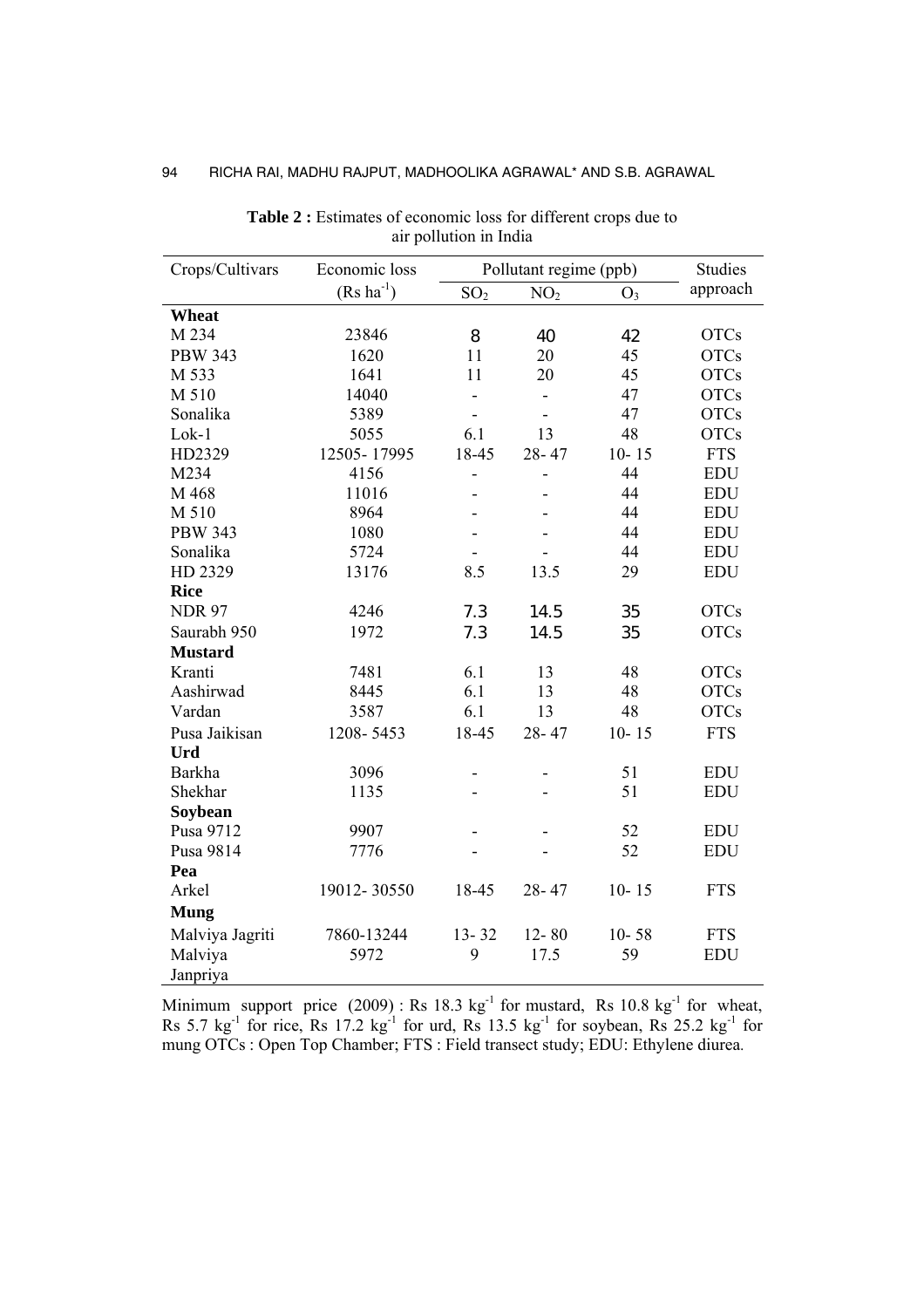#### **5. Conclusions**

 The collated information based on field experiments concludes that air pollutants not only affect the vegetation near the point sources and urban centres, but depending on the meteorology, specially wind pattern may spread in suburban and rural areas, affecting the crops. Air pollutants cause deleterious effects on physiology and metabolism of plants due to their oxidizing potential. Responses of plants vary between different species and their cultivars. Responses of plants to air pollutants also depend on type of pollutants, concentrations duration and its magnitude. There is a need to screen out sensitive and tolerant cultivars in India and establish the exposure indices of all the important crops to reduce the crop loss.

#### **REFERENCES**

- Adams, R.M., Horst, R.L., 2003. Future directions in air quality research: Economic issues. Environment International 29: 289- 302.
- Adams, R.M., Glyer, J.D., McCarl, B.A., 1988. The NCLAN economic assessment: approach and findings and implications. In: Heck, W.W., Taylor, O.C., Tingey, D.T. (eds), Assessment of crop loss from air pollutants. London, UK: Elsevier pp. 473- 504.
- Adams, R.M., Hamilton, S.A., Mc Carl, B.A., 1984. The economic effects of ozone on agriculture. Corvallis, Oregon: Environmental Research Laboratory, US Environmental Protection Agrency
- Agrawal, M., Singh B., Agrawal S.B., Bell, J.N.B., Marshall, F., 2006. The effect of air pollution on yield and quality of mungbean grown in periurban areas of Varanasi. Water, Air, Soil Pollution 169, 239- 254.
- Agrawal, M., 2005. Effects of air pollution on agriculture: An issue of national concern. National Acadamey Science Letter 28, 93- 106.
- Agrawal, M., Singh, B., Rajput, M., Marshall, F., Bell, J.N.B., 2003. Effect of air pollution on peri-urban agriculture: a case study. Environmental Pollution 126, 323- 329.
- Agrawal, M., Deepak, S.S., 2003. Physiological and biochemical responses of two cultivars of wheat to elevated levels of  $CO<sub>2</sub>$  and  $SO<sub>2</sub>$ , singly and in combination. Environmental Pollution 121, 189- 197
- Agarwal, A., Narain, S., Srabani, S., 1999. State of India's Environment: The Citizens Fifth Report. Part I. National Overview Centre for Science and Environment, New Delhi.
- Ainsworth, E. A., 2008. Rice production in a changing climate: a meta-analysis of responses to elevated carbon dioxide and elevated ozone concentration. Global Change Biology 14, 1642–1650.
- Andersen, C. P., 2003. Source–sink balance and carbon allocation below ground in plants exposed to ozone. New Phytologist 157, 213–228.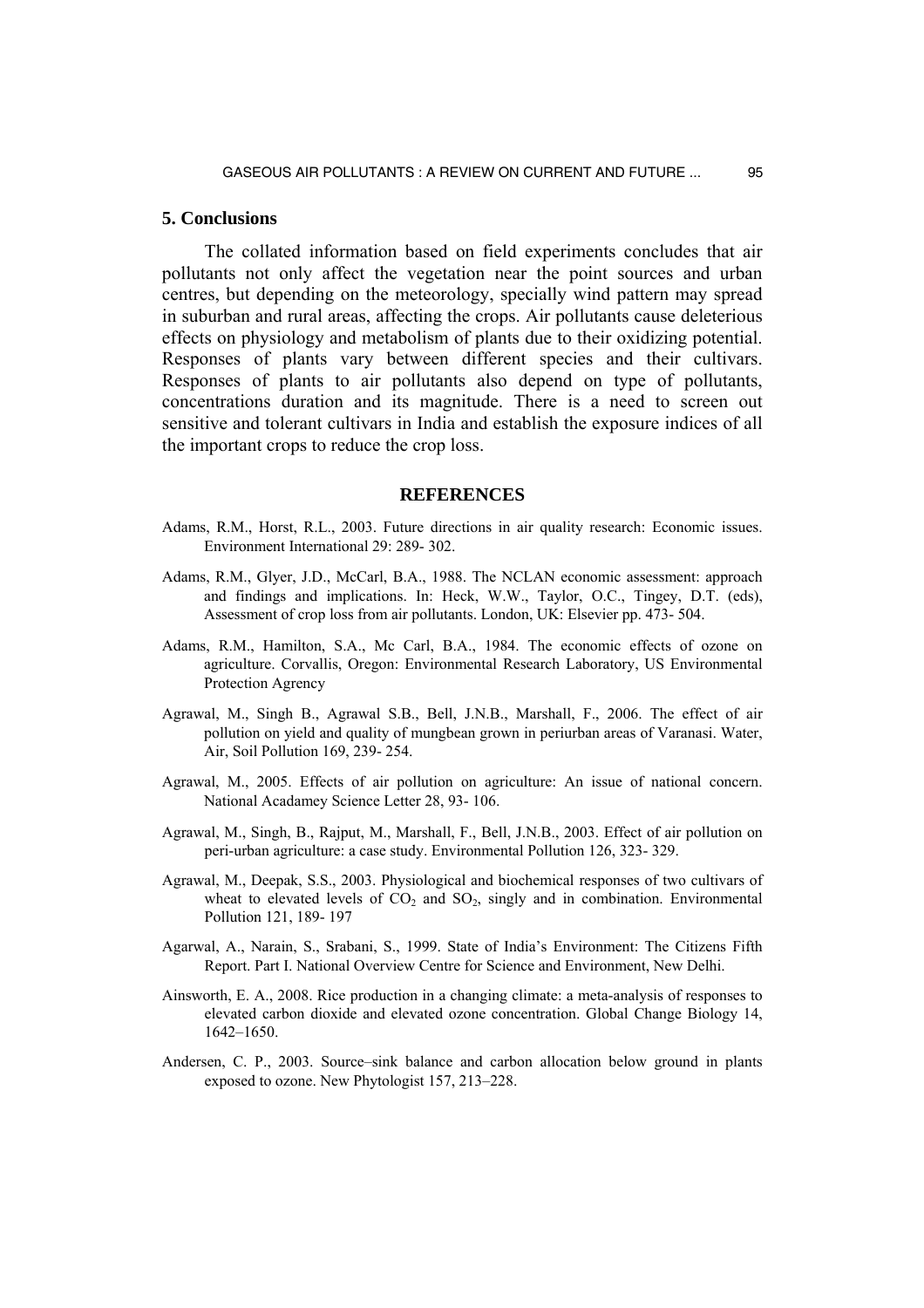- Anfossi, D., Sandroni, S., Viarengo, S., 1991. Tropospheric ozone in the nineteenth century: the Moncalieri series. Journal of Geophysical Research 96 D, 17349-17352.
- Ashmore, M.R., 2005. Assessing the future global impacts of ozone on vegetation. Plant, Cell and Environment 28, 949-964.
- Ashmore, M.R., Marshall, F.M., 1999. Ozone impacts on agriculture: an issue of global concern. Advances in Botanical Research 29, 32-49.
- Baldasano, J.M., Valera, Jimènez, P., 2003. Air quality data from large cities. The Science of the Total Environment 307, 141- 165.
- Bartosz, G., 1997. Oxidative stress in plants. Acta Physiologiae Plantarum 19, 47-64.
- Birley, M.H. and K. Lock 1999. *The Health Impacts of Periurban Natural Resource Development*. Liverpool: Liverpool School of Tropical Medicine
- Biswas, D.K., Xu, H., Li, Y.G., Sun, J.Z., Wang, X.Z., Han, X.G., Jiang, G.M., 2007. Genotypic differences in leaf biochemical, physiological and growth responses to ozone in 20 winter wheat cultivars released over the past 60 years. Global Change Biology 14, 46- 59.
- Black, V. J., Stewart, C. A., Roberts, J. A., Black, C. R., 2007. Ozone affects gas exchange, growth and reproductive development in *Brassica campestris* (Wisconsin Fast Plants) New Phytologist 176, 150–163.
- Black, V.J., Black, C.R., Roberts, J.A., Stewart, C.A., 2000. Impact of ozone on the reproductive development of plants. New Phytologist 147, 421- 447.
- Black, V.J., Unsworth, M.H., 1980. Stomatal responses to sulphur dioxide and vapor pressure deficit. Journal of Experimental Botany 31, 667- 677.
- Calatayud, A., Alvarado, J.W., Barreno, E., 2002. Differences in ozone sensitivity in three varieties of cabbage (*Brassica oleracea* L.) in the rural Mediterranean area. Journal of Plant Physiology 159, 863- 868.
- Chauhan, A., Joshi, P.C., 2010. Effect of ambient air pollutants on wheat and mustard crops growing in the vicinity of urban and industrial areas. New York Science Journal 3, 52- 60.
- Chen, Z., Chen, Y., Du, G., Wu, X., Li, F., 2010. Effects of 60- day NO2 fumigation on growth, oxidative stress and antioxidative response in *Cinnamomum camphora* seedlings. Journal of Zhejiang University- Science B 11, 190- 199.
- Cofala, J., Amann, M., Klimont, Z., Kupiainen,K., Hoglund-isksson,L., 2007. Scenarios of global anthropogenic emissions of air pollutants and methane until 2030. Atmospheric Environment 41, 8486- 8499.
- Cooley, D.R., Manning, W.J., 1987. The impact of  $O_3$  on assimilate partitioning in plants: a review. Environmental Pollution 47, 95- 113.
- Coyle, M., Flower, D., Ashmore, M.R., 2003, New directions: implications of increasing tropospheric background ozone concentrations for vegetation. Atmospheric Environment 37, 153–154.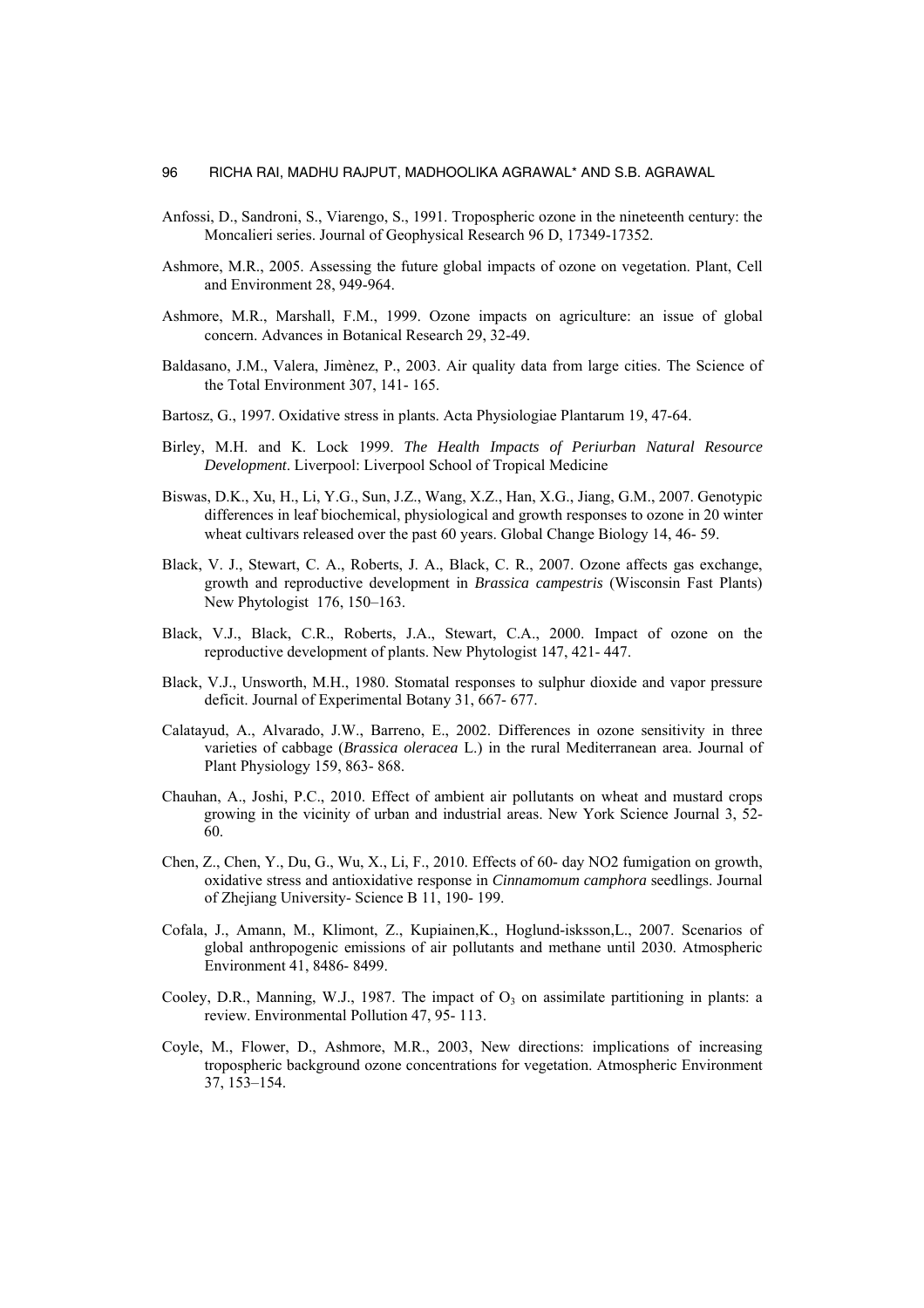- CPCB, 2009. Ambient air quality data. Central Pollution Control Board, New Delhi. *http://www.cpcb.nic.in/bulletin/del/2009html*.
- Darrall, N.M. 1989. The effect of air pollutants on physiological processes in plants. Plant, Cell and Environment. 12:1-30.
- DeKok, L.J. 1990. Sulphur metabolism in plants exposed to atmospheric sulphur. In: Sulphur Nutrition and Sulphur Assimilation in Higher Plants. (eds. Rennenberg, H., Brunold, C., DeKok, L.J. and Stulen, I.). Fundamental, Environment and Agricultural Aspects. SPB Academic Publishing, The Hague. pp. 125-138.
- Dizengremel P., Le Thiec, D., Bagard, M., Jolivet ,Y., 2008.Ozone risk assessment for plants: Central role of metabolism-dependent changes in reducing power. Environmental Pollution 156, 11-15.
- Emberson, L.D., Simpson, D., Thiovinea, J.-P., Ashmore, M.R., Cambridge, H.M., 2000. Towards a model of ozone deposition and stomatal uptake over Europe. Norwegian Meteorological Institute, Oslo, EMEP MSC-W Note X 100, pp57.
- ENVIS, 2010. ENVIS newsletter. Centre for control of pollution. pp 10- 12.
- Feng, Z., Kobayashi, K., 2009. Assessing the impacts of current and future concentrations of surface ozone on crop yield with meta-analysis. Atmospheric Environment 43, 1510– 1519.
- Feng, Z.Z., Kobayashi, K., Ainsworth, E.A., 2008. Impact of elevated ozone concentration on growth, physiology and yield of wheat (*Triticum aestivum* L.): a meta- analysis. Global Change Biology 14, 2696- 2708.
- Fiscus, E.L., Booker, F.L., Burkey, K.O., 2005. Crop loss responses to ozone: uptake, mode of action, carbon assimilation and partitioning. Plant, Cell and Environment 28, 997- 1011.
- Garg, A., Shukla, P.R., Bhattacharya, S., Dadhwal, V.K., 2001. Sub-region (district) and sector level SO2 and NOx emissions for India: assessment of inventories and mitigation flexibility. Atmospheric Environment 35, 703–713.
- Gelang, J., Pleijel, H., Sild, E., Danielsson, H., Younis,S., Sellden, G., 2000. Rate and duration of grain filling in relation to flag leaf senescence and grain filling in relation to flag leaf senescence and grain yield in sping wheat (*Triticum aestivum* L.) exposed to different concentrations of ozone. Physiologia Plantarum 110, 365- 375.
- Gorissen, A., Joosten, N.N., Smeulder, S.N., Vanveen, J.A., 1994. Effects of short- term ozone exposure and soil water available on the carbon economy of juvenile Douglas fir. Tree Physiology 814, 647- 657.
- Grantz, D.A., Yang, S., 2000. Ozone impacts on allometry and root hydraulic conductance are not mediated by source limitation not developmental age. Journal of Experimental Botany 51, 919–927.
- Gurjar, B.R., van Aardenne, J.A., Lelieveld, J., Moham, M., 2004. Emission estimates and trends (1990-2000) for megacity Delhi and implications. Atmospheric Environment 38, 2919-2928.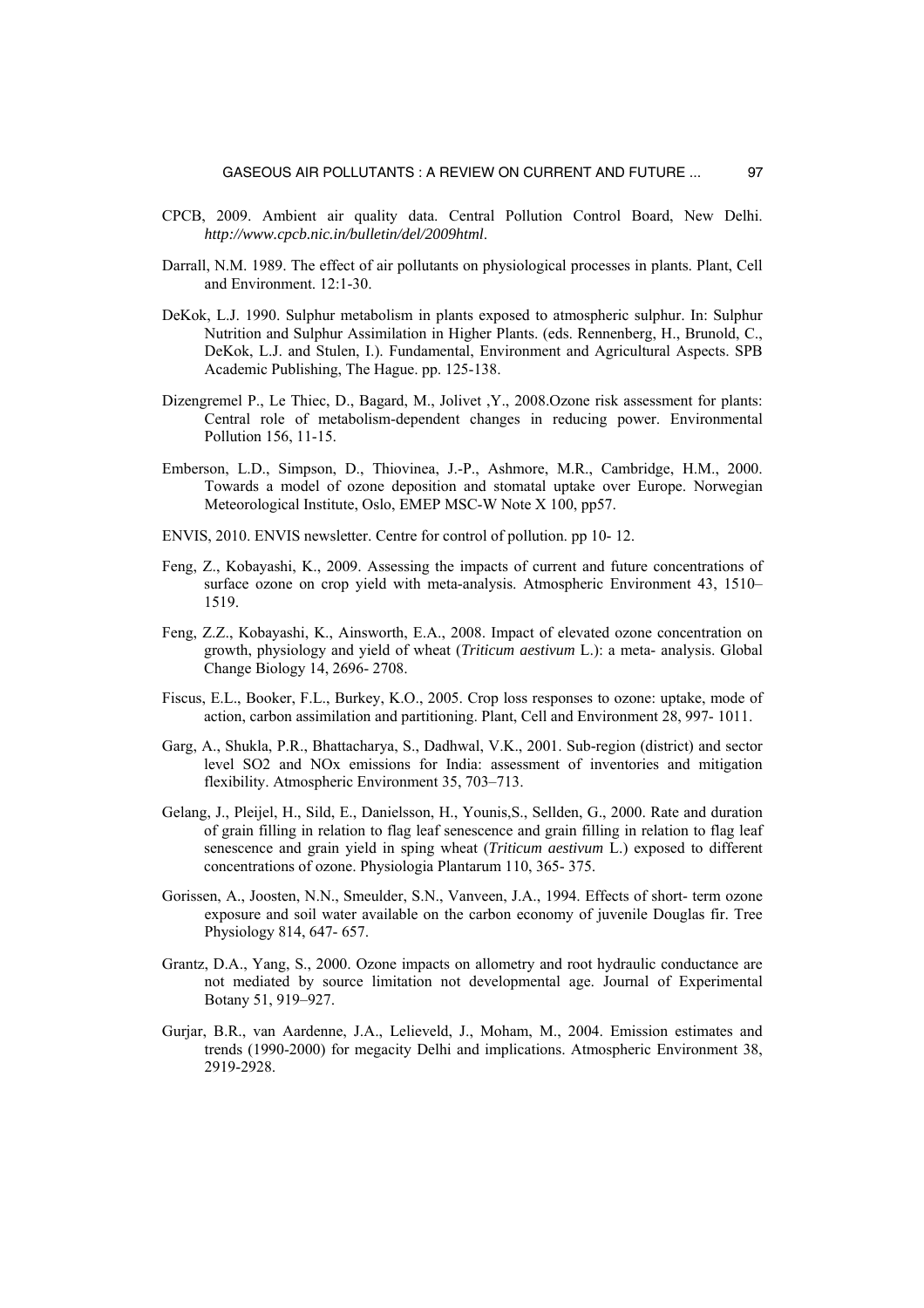- HARC, 2008. Houston Advanced Research Centre. NOx emissions impacts from widespread deployment of CHP in Houston. www.files.harc.edu/Sites/GulfcoastCHP/Reports/ NOxEmissionImpacts
- Heagle, A.S., Kress, L.W., Temple, P.J., Kohut, R.J., Miller, J.E., Heggestad, H.E., 1988. Factors influencing ozone dose- yield response relationships in open- top field chamber studies. In Proceedings International Conference Assessment of Crop Loss From Air Pollutants. ed. W.W., Heck, O.C. Taylor, D.T. Tingley, pp 141- 179.
- Heath R.L. 1994. Possible mechanisms for the inhibition of photosynthesis by ozone. Photosynthetic Research 39, 439-451.
- Heath, R.L., 2008. Modification of the biochemical pathways of plants induced by ozone: What are the varied route to changes? Environment Pollution 155, 453- 463.
- Heath, R.L., Lefohn, A.S., Musselman, R.C., 2009. Temporal processes that contribute to nonlinearity in vegetation responses to ozone exposure and dose. Atmospheric Environment 43, 2919- 2928.
- Heck, W.W., Taylor, O.C., Tingey, D.T., 1988. Tingey. 1988. Assessment of Crop Loss from Air Pollutants. London: Elsevier Applied Science.
- Heck, W.W., Taylor, O.C., Adams, R., Bingham, G., Miller, J. Preston, E., Weinstein, E., 1982. Assessment of crop loss from ozone. Journal of Air Pollution Control Association 32 353-361.
- Holland, M., Kinghorn, S., Emberson, L., Cinderby, S., Ashmore, M., Mills., G., Harmens, H., 2006. Development of a framework for probabilistic assessment of the economic losses caused by ozone damage to crops in Europe. CEH Project No., CO2309 New report to U.K. Department of Environemnt , Food and Rural affairs under contract 1/2/ 170- 1/3/205.
- Holland, M., Mills, G., Hayes, F., Buse, A., Emberson, L., Cambridge, H., Cinderby, S., Terry, A., Ashmore, M., 2002. Economic assessment of crop yield losses from ozone exposure . Reports to U.K. Department of Environment, Food and Rural affairs under control 1/2/179, Centre for Ecology and Hydrology, Bangor, 2002.
- Juntawong, N., Suwanwarer, P., 1997. Effects of  $SO<sub>2</sub>$  on leaf anatomy, chlorophyll content and sulphur accumulation. Journal of the National Research Council 29, 1-13.
- Kersteins, G., Lendzian, K.J., 1989. Interactions between ozone and plant cuticle. I. Ozone deposition and permeability. New Phytologist 112, 13-19.
- Krupa, S.V. 1996. The role of atmospheric chemistry in the assessment of crop growth and productivity. In: Yunus M. and Iqbal, M. (eds.). Plant Response to Air Pollution London, U.K.: Wiley. pp. 35-74.
- Krupa, S.V., Manning, W.J., 1988. Atmospheric ozone: formation and effects on vegetation. Environmental Pollution 50, 101-137.
- Kuik, O.J., Helmig, J.F.M., Dorland, C., Spainks, F.A., 2000. The economic benefits to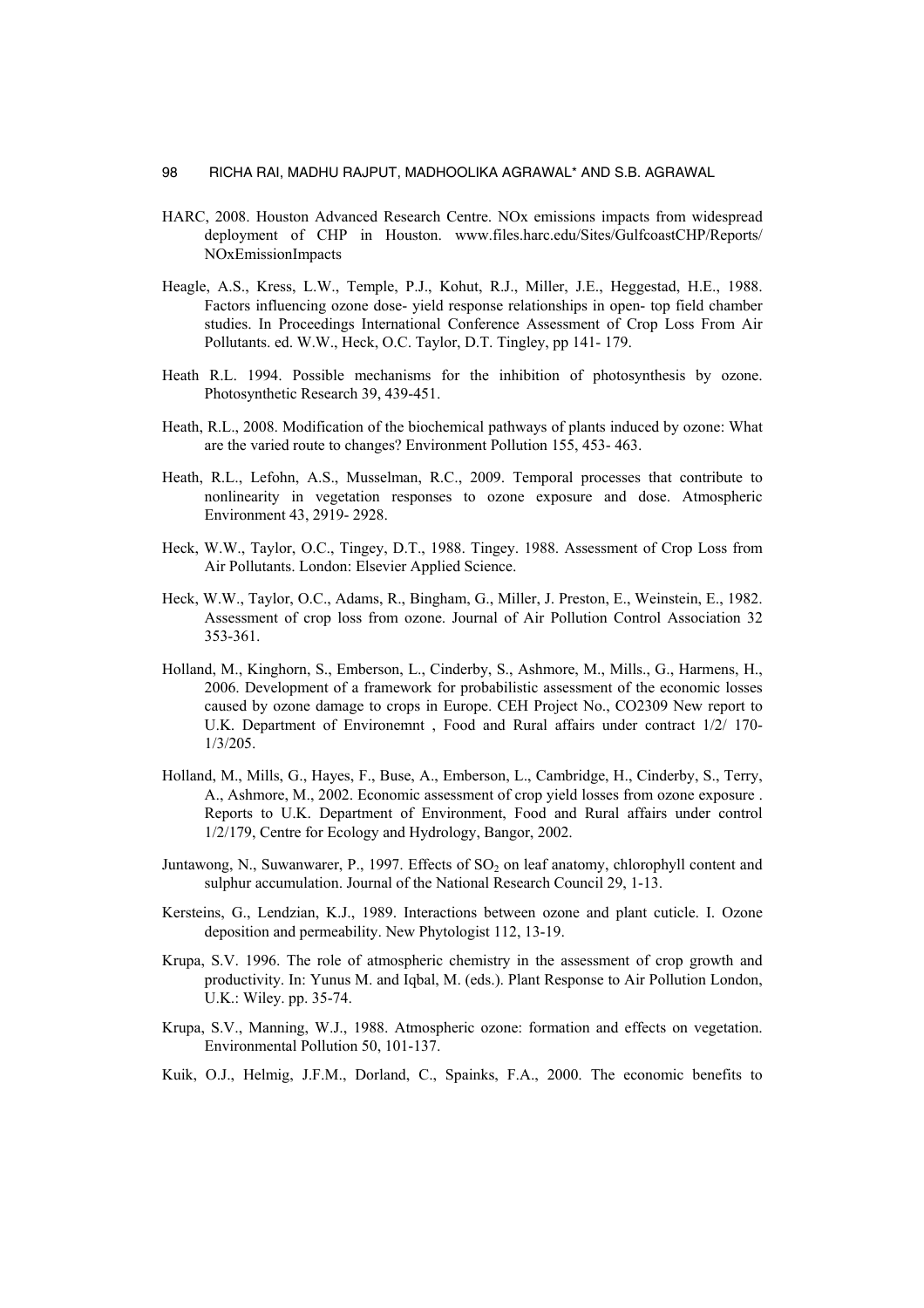agriculture of a reduction of low level ozone pollution in the Netherlands. European Review of Agricultural Economies 27, 75- 90.

- Lal, S., Naja, M., Subbaraya, B.H., 2000, Seasonal variations in surface ozone and its precursors over an urban site in India. Atmospheric Environment 34, 2713- 2724.
- Lee, E.H. 1999. Early detection mechanisms for tolerance and amelioration of ozone stress in crop plants. In: Environmental Pollution and plant response. (eds. Agrawal, S.B. and Agrawal, M.). Lewis Publishers, Boca Raton London, New York, Washington DC. pp. 203-222.
- Legge,A.H., Krupa, S.V., 2002. Effects of sulphur dioxide. In Bell, J.N.B., Treshow, M., eds, Air Pollution and Plant Life. John Wiley & Sons, West Sussex, England pp 130- 162.
- Li, B., Xing, D., Zhang, L., 2007. Involvement of NADPH oxidase in sulfur oxide- induced oxidative stress in plant cells. National Product Reports 6, 628- 534.
- Liu, J.G., Diamond, J., 2005. China's environment in a globalizing world. Nature 435, 1179- 1186.
- Loreto, F., Velikova, V., 2001. Isoprene produced by leaves protects the photosynthetic apparatus against ozone damage, quenches ozone products, and reduces lipid peroxidation of cellular membranes. Plant Physiology 127, 1781- 1787.
- Maggs, R., Wahid, A., Shamsi, S.R.A., Ashmore, M.R., 1995. Effects of ambient air pollution on wheat and rice yield in Pakistan. Water Air Soil Pollution 85, 1311- 1316.
- Malhotra, S.S., 1976. Effects of sulphur dioxide on biochemical activity and ultrastructural organization of pine needle chloroplasts. New Phytologist 76, 239.
- Mansfield, T.A., Pearson, M., 1996. Disturbances in stomatal behaviour in plants exposed to air pollution. In: Yunus, M. and M. Iqbal (eds.). Plant Response to Air Pollution John Wiley and Sons Ltd., Chichester, pp. 179-194.
- Morgan, P. B., Ainsworth E.A., Long, S. P., 2003. How does elevated ozone impact soybean? A meta-analysis of photosynthesis, growth and yield. Plant, Cell and Environment 26, 1317–1328.
- Morgan, P. B., Mies, T. A., Bollero, G. A., Nelson, R. L., Long S. P., 2006. Season-long elevation of ozone concentration to projected 2050 levels under fully open-air conditions substantially decreases the growth and production of soybean. New Phytologist 170, 333–343.
- Murphy, J.J., Delucchi, M.A., Mc Cubbin, D.R., Kim, H.J., 1999. The cost of crop damage caused by ozone air pollution from motor vehicles. Journal of Environmental Management 55, 273- 289.
- Natori, T. Tgtsuko, T. 1984. Effects of mixed gas on transpiration rate of several woody plants. I. Interspecific differences in the effects of mixed gas on transpiration rate. Research Report No. 15, National Institute for Environmental Studies, Ibaraki, Japan.
- Noctor, G., Foyer, C.H., 1998. Ascorbate and Glutathione keeping active oxygen under control. Annual Review of Plant Physiology and Plant Molecular Biology 49, 249- 279.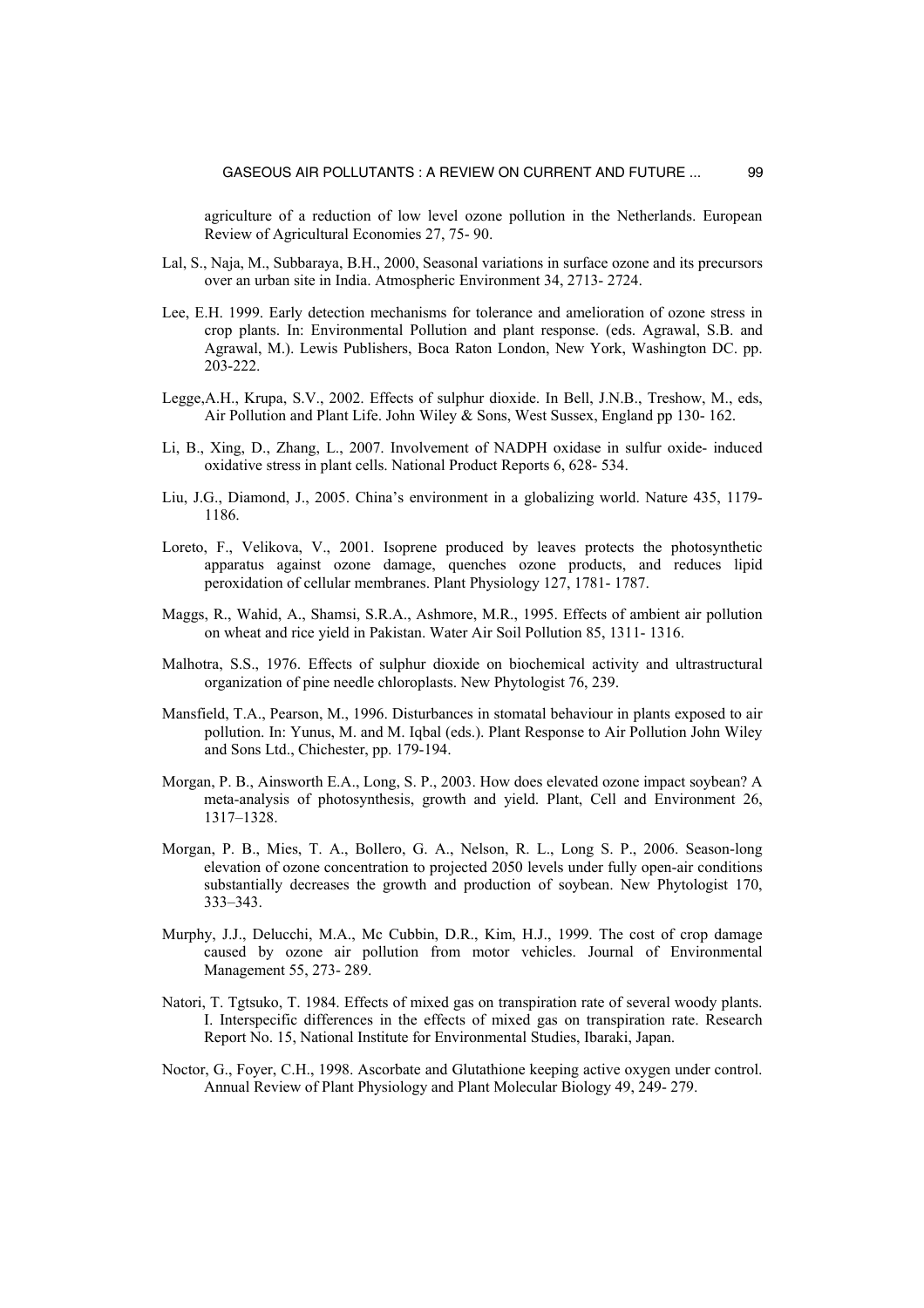- NRC, 2001. National Research Council 2001: Global air quality. An imperative for long-term observational changes. National Academy Press, Washington.
- Pandey, J., Agrawal, M., 1992. Ozone: concentration variabilities in a seasonally dry tropical climate. Environmental International 18, 515–520.
- Permadi, DA, Oanh, N.T.K. (2008) Episodic ozone air quality in Jakarta in relation to meteorological conditions. Atmospheric Environment 42, 6806-6815.
- Pfanz, H., E. Martinoia, E. Lange O.L. Heber, U. 1987. Flux of SO<sub>2</sub> into leaf cells and cellular acidification by  $SO<sub>2</sub>$ . Plant Physiology 85, 928-933.
- Prather, M., Ehhalt, D., Dentener, F., Derwent, R.G., Dlugokencky, E., Holland, E., Isaksen, I.S.A., Katina, J., Kirchoff, V., Matson, P., Midgley, P.M., Wang, M. 2001. Atmospheric Chemistry and Greenhouse Gases, in Climate Change 2001: The Scientific Basis, In: Houghton, J.T., et al. (eds), Cambridge U. Press, Cambridge. pp. 239-287.
- Prather, M., Gauss, M., Berntsen, T., Isaksen, I., Sundet, J., Bey, I., Brasseur, G., Dentener, F., Derwent, R., Stevenson, D., Grenfell, L., Hauglustaine, D., Horowitz, L., Jacob, D., Mickley, L., Lawrence, M., von Kuhlmann, R., Muller, J. F., Pitari, G., Rogers, H., Johnson, M., Pyle, J., Law, K., vanWeele, M. and Wild, O., 2003. Fresh air in the 21st century? Geophysical Research Letter 30, art. no. 1100.
- Rai, R., Agrawal, M., Agrawal, S.B., 2010. Threat to food security under current levels of ground level ozone: a case study for Indian cultivars of rice. Atmospheric Environment 44, 4272- 4282.
- Rai, R., Agrawal, M., 2008. Evaluation of physiological and biochemical responses of two rice (*Oryza sativa* L.) cultivars to ambient air pollution using open top chambers at a rural site in India. Science of the Total Environment 407, 679- 691.
- Rai, R., Agrawal, M., Agrawal, S.B., 2007. Assessment of yield losses in tropical wheat using open top chambers. Atmospheric Environment 41, 9543–9554.
- Rajput M., Agrawal M., Singh, .J. 1995. Interaction of soil fertility levels and sulphur dioxide on growth, assimilate partitioning and yield of wheat. Journal of Environmental Biology 16, 265-275.
- Ramge, P., Badeck, F-W., Plochl, M., Kohlmaier, G.H., 1993. Apoplastic antioxidants as decisive elimination factors within the uptake process of nitrogen dioxide into leaf tissues. New Phytologist 125, 771- 785.
- Rao, M.V., 1992. Cellular detoxifying mechanisms determine age dependent injury in tropical plants exposed to  $SO_2$ . Plant Physiology 140, 733-740.
- Rao, M.V., Jennifer R. K., Davis K.R., 2000. Ozone: a tool for probing programmed cell death in plants. Plant Molecular Biology 44, 345–358.
- Rennenberg, H., Herschbach, C., Polle, A., 1996. Consequences of air pollution on shoot- root interactions. Journal of Plant Physiology 148, 296- 301.
- Sarkar, A., Agrawal, S.B., 2010. Elevated ozone and two modern cultivars: An assessment of dose dependent sensitivity with respect to growth, reproductive and yield parmaters. Environmental and Experimental Botany 69, 328- 337.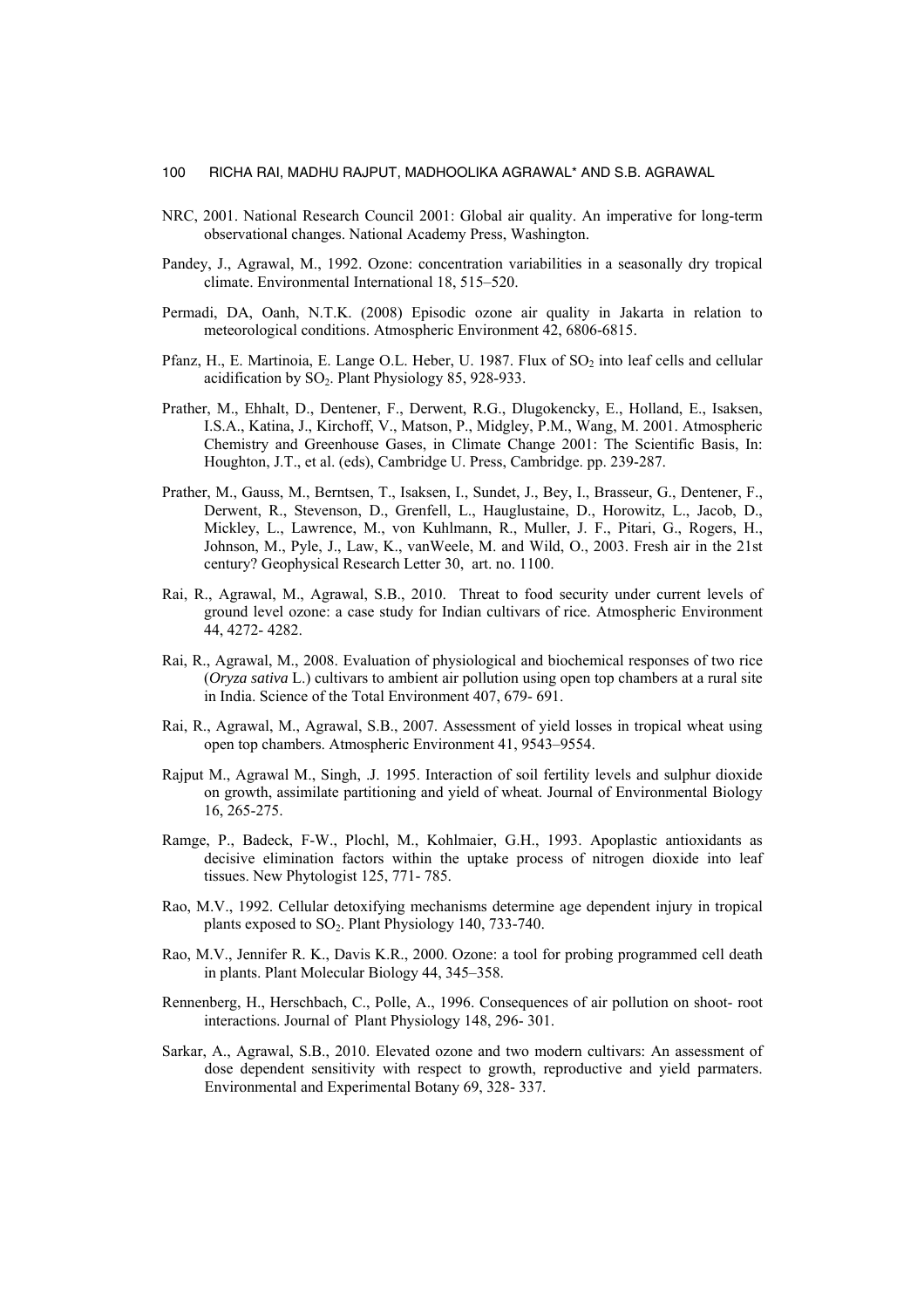- Sarkar, A., Rakwal, R., Agrawal, S,B., Shibato, J., Ogawa, Y., Yoshida, Y., Agrawal, G.K., Agrawal, M., 2010. Investigating the impact of elevated levels of  $O_3$  on tropical wheat using integrated phenotypical, physiological, biochemical and proteomics approaches. Journal of Proteome Research 9, 4565- 4584.
- Saxe, H. 1986. Stomata dependent and stomatal independent uptake of  $NO<sub>x</sub>$ . New Phytologist 103, 199-205.
- Sharkey, T.D., Yeh, S., 2001. Isoprene emission from plants. Annual Review of Plant Physiology and Plant Molecular Biology 52, 407–436.
- Shi, G., Yang, L., Wang, Y., Kobayashi, K., Zhu, J., 2009 Impact of elevated ozone concentration on yield of four Chinese rice cultivars under fully open-air field conditions. Agriculture, Ecosystems and Environment 131, 178–184.
- Shrestha, R.M., S.C. Bhattacharya and S. Malla. 1996. Energy use and sulphur dioxide emissions in Asia*.* Journal of Environmental Mangement 46, 359-372.
- Singh, Sarin, S.M., Shanmugan, D., Sharma, N., Attri, A.K., Jain, W.K., 1997. Ozone distribution in the urban environment of Delhi during winter months. Atmospheric Environment 31, 3421-3427.
- Singh, P., Agrawal, M., Agrawal, S.B., 2009. Evaluation of physiological, growth and yield responses of a tropical oil crop (*Brassica campestris* L. var. Kranti) under ambient ozone pollution at varying NPK levels. Environmental Pollution 157, 871- 880.
- Sparks, J.P., Monson, R.K., Sparks, K.L., Lerdau, M.T., 2001. Leaf uptake of nitrogen dioxide (NO2) in a tropical wet forest: implications for tropospheric chemistry. Oecologia 127, 214- 221.
- Streets, D.G., Waldhoff, S.T., 2000. Present and future emissions of air pollutants in China: SO2, NOx, and CO. Atmospheric Environment 34, 363-374.
- Tayloo, H.J., Ashmore, M.R., Bell, J.N.B., 1987 . Air Pollution Injury to Vegetation. London: Institute of Environmental Health Officers.
- Tiwari, S., Agrawal, M., Marshall, F., 2006. Evaluation of ambient air pollution impact on carrot plants at a suburban site using open top chamber. Environmental Monitoring and Assessment 266, 15-30.
- Tiwari, S., Rai, R. Agrawal, M., 2008. Annual and seasonal variations in tropospheric ozone concentrations around Varanasi. International Journal of Remote Sensing 29, 4499- 4514.
- Tripathi, A.K., Gautam, M., 2007. Biochemical parameters of plants as indicators of air pollution. Journal of Environmental Biology 28, 127- 132.
- Trivedi, S., Agrawal, M. and Rajput, M. 2003. Trends in sulphur dioxide and nitrogen dioxide concentrations in and around Varanasi over the period 1989-2001. Indian Journal of Air Pollution Control 3, 44- 53.
- U.S. Environmental Protection Agency, 1996. Air quality criteria for ozone and related photochemical oxidants. Research Triangle Park, NC: Office of Health and Environmental Assessment, environmental Criteria and Assessment Office, report no., EPA- 600/p- 93/ 004 aF- cF.